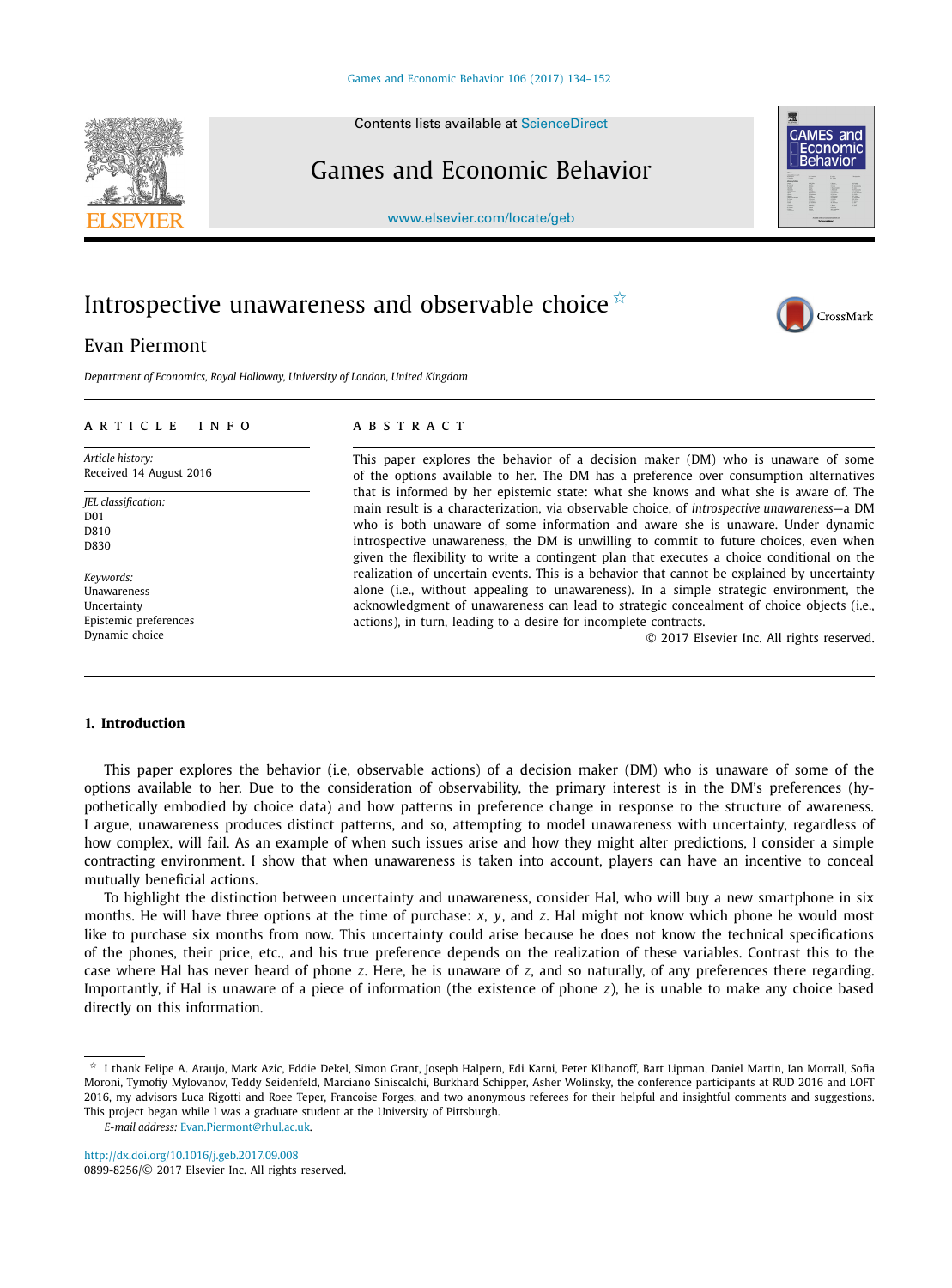More subtle, but just as fundamental, is our acknowledgment of our own unawareness. Indeed, most people would readily admit they cannot conceive of all future technologies or trends, or exhaustively list the set of choices to be confronted in the upcoming week. This recognition of unawareness is important because it suggests that the things a DM is unaware of may play an indirect role in her decision making, even if they cannot be directly acted upon. Central to the analysis, then, is the DM who is (1) unaware and (2) aware she is unaware. A DM in such an epistemic state is referred to as *introspectively unaware*. By contrast, a DM who does not satisfy the second criterion would be referred to as *naively unaware*. In the presence of introspective unawareness, Hal might envision a world in which he prefers something to *x* and *y*; of course, he cannot know this *something* is *z*, as that would require him to be aware of *z*.

Under either uncertainty or introspective unawareness, Hal has a natural inclination to delay making his choice: if he cannot start using the phone for six months, he might as well wait until then to choose. However, the motivation for delay is different under the different types of ignorance. Under uncertainty, he would like to wait so as to make a decision based on the realization of the relevant variables (for example, the price of the phones). Under introspective unawareness, he would like to wait in case he becomes aware of something better than whatever he would have chosen today. If Hal had been naively unaware, he would have had no reason to delay; he would not consider the possibility of becoming aware of new information.

Hal is going to get his mother, Avril, to purchase the phone on his behalf, and has to instruct her *today* about which phone to purchase in six months. If Hal is either uncertain or introspectively unaware of his preference, it will not be optimal for him to specify any single phone. In the case of uncertainty, however, he could leave detailed instructions that would carry out his optimal choice: in the event the prices are *(*\$*x,* \$*y,* \$*z)*, purchase phone *x*, ... etc. A commitment to consume (in the future) a particular alternative given the state of affairs is referred to as a *contingent plan*. If Hal's optimal decision depends only on the realization of some variables, it is enough to specify a contingent plan that depends on said variables. Contrast this to the case in which Hal is introspectively unaware. He cannot articulate any plan he is sure will carry out his optimal decision. This is because he would need to describe objects he is currently unaware of and to include such information in a contingent plan would require he is aware of it.

The main results of this paper show that the observable criterion for introspective unawareness is a strict preference for delaying choices at a positive cost rather than committing to a contingent plan, even when *any* plan is available. In particular:

(-1) *When the DM is fully aware, she is always willing to commit to some contingent plan.*

(-2) *Without full awareness, the DM might prefer costly delay to every contingent plan.*

(-3) *If the DM is unwilling to commit to any contingent plan, then she must be introspectively unaware.*

So a preference for costly delay that cannot be appeased by the appeal to contingent planning is the behavioral indication in an exact sense—of introspective unawareness. The intuition is exactly as in the above example: the DM's language is not rich enough to specify the optimal contingent plan (unawareness), but is rich enough that she knows this fact (awareness of unawareness). Because the DM is not aware of *what* she is unaware of, the strength of the her aversion to commitment to a contingent plan is purely subjective. This can lead to behavior, particularly in strategic environments, that is substantially different than what is predicted by standard models.

After buying him his phone, Avril wants to hire Hal to write a computer program over his summer break. If Hal does not accept the offer, he could spend the summer working on developing his own app. Hal, being introspectively unaware, knows he does not fully understand what he could accomplish on his own. So, when contemplating a contract, he will weigh the benefit against his subjective assessment of this outside option.

The best language for Avril's job depends on the soon to be realized state  $s_1$  or  $s_2$ . Hal is currently only aware of the programing languages:  $c++$  (which is better if state  $s<sub>1</sub>$  is realized) and JAVA (better if state  $s<sub>2</sub>$  is realized). Hal, after thinking about what kind of app he could design with his current skill set, will accept the contract  $c = [c++, Java]$  in which he writes the program for Avril, using c++ if state 1 is realized and java in state 2 is realized.

In state *s*2, haskell is truly the best language and Avril knows this. She believes, however, that were Hal to become aware of haskell, he would begin to investigate purely functional programming. This would draw his attention to the paucity of his awareness, and ultimately lead him to increase his subjective assessment of the outside option. In other words, by expanding his awareness a little, Hal becomes *more* averse to commitment, because he now believes there are many great possibilities that he might shortly become aware of. Therefore, it is possible that although  $\hat{c} = [c_{++}, \text{HASKELI}]$  is a strict improvement over *c* for both parties, it will be rejected; although the use of HASKELL is mutually beneficial, its existence will be concealed.

#### *1.1. Decision theory, logic, and unawareness*

Directly incorporating unawareness into a decision theoretic model introduces subtleties that need to be dealt with judiciously. First, one must take care to ensure the process of eliciting preferences from a DM does not affect her preferences. While asking a DM to rank risky prospects ostensibly does not affect her risk preference, asking her to contemplate objects of which she was formerly unaware would most certainly affect her awareness. Second, the *type* of unawareness considered (e.g., naive or introspective, object-based or state-based, etc.) must be rich enough to produce observable patterns, even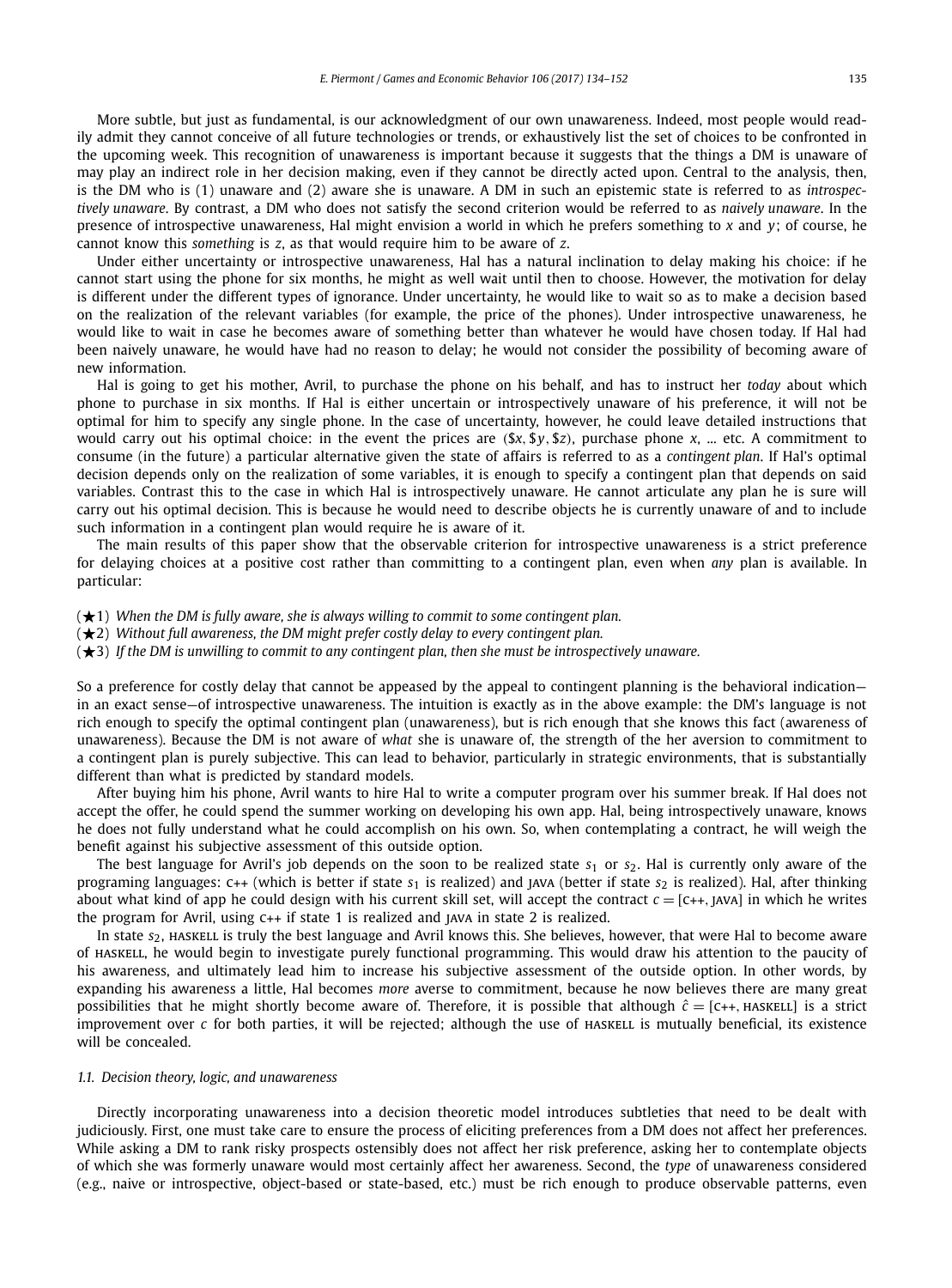when keeping in mind the previous concern. Finally, Modica and [Rustichini \(1994\),](#page-18-0) Dekel et [al. \(1998\)](#page-17-0) show that within the context of state space models, simply assuming that the DM is unaware of certain states (while retaining desirable properties of knowledge) is insufficient: the DM will either be fully aware or fully unaware.

To overcome these obstacles, I predicate my analysis on an epistemic modal logic with quantification (ranging over objects), based on a set of logical statements that include a formal description of the DM's preference, and adapted from Board and [Sau Chung \(2011\).](#page-17-0) Each *state of the world* is defined by a set of statements which are true: statements that directly regarding the relation between objects (e.g., "*x* costs more than *y*" or "all objects are yellow or blue") and include how the DM ranks objects (e.g., "*x* is preferred to *y*"). In addition, there are statements describing the DM's epistemic state: what the DM *implicitly knows* (e.g., "the DM implicitly knows '*x* is preferred to *y*' ") and which objects the DM *is aware of* (e.g., "the DM is aware of *x*"). The intersection of implicit knowledge and awareness is *explicit knowledge*. Implicit knowledge can be thought of as idealized knowledge—what the DM would know if she was fully aware and logically omniscient. In contrast, explicit knowledge can be thought of as working knowledge, subject to the DM's cognitive limitation of awareness.

The reason to consider a first order logic, rather than either a propositional logic (as in Fagin and [Halpern,](#page-18-0) 1988) or generalized state space models (as in Heifetz et al., [2006; Heifetz](#page-18-0) et al., 2008) is to allow for introspection. The DM displays an aversion to commitment because she *anticipates* the expansion of her awareness, and thus, the logic must be able to capture *reasoning about unawareness*. Without quantification we run into problems: the statement "I know I am unaware of a quantum computer," while expressible, is inconsistent with the intuitive notion of awareness and is generally precluded axiomatically.<sup>1</sup> This problem can be circumvented by appealing to quantification: "I believe there exists something I am unaware of" is both expressible and intuitive.

#### *1.2. Observability and unawareness*

If a modeler were to ask a person on the street, or a subject in the laboratory, to choose between phone *x* and phone *y*, it is unreasonable to believe, at the time of her answer, that she is unaware of either *x* or *y*. The very act of asking forces the DM's hand.<sup>2</sup> This issue is exacerbated in the identification of introspection: any question regarding even the *existence* of unforeseen objects has the potential to change the DM's epistemic state.

Such issues are dealt with by relaxing what is meant by the revealed preference approach. Instead of providing the DM with a set and asking her to indicate her preferences thereover, the modeler asks the DM to provide both the relevant alternatives and her assessment of them. Elicitation can be incentivized as follows. Ask the DM for a contingent plan, *c*, and the dollar amount,  $\delta$ , required for the DM to commit to the plan. Then a BDM mechanism [\(Marschak](#page-18-0) et al., 1964) is run as follows: a number,  $d \in [0, \infty)$ , is drawn from a known distribution. If  $d < \delta$  the DM is not committed and delays her choice until some pre-specified time; if  $d \geq \delta$  the DM's receives \$*d* and her future consumption is implemented using the reported contingent plan. Given a contingent plan *c*, it is clearly incentive compatible to report the true cost of delay. Moreover, if *c* is preferred to *c'* (so that  $\delta < \delta'$ ), it is similarly incentive compatible to report  $(c, \delta)$  rather than  $(c', \delta')$ . As such, if there exists a contingent plan to which the DM is willing to commit, she will report it with a corresponding  $\delta = 0$ .

A crucial aspect to the identification of unawareness contained in this paper is that it never requires the DM to contemplate objects she herself could not have conceived; it suffices for the modeler to consider the DM's preference over the set of objects she herself reported. The main contribution of this paper is, therefore, the assertion of a framework that characterizes introspective unawareness from choices regarding only information of which the DM is aware. Moreover, this approach works irrespective of the modeler's awareness or conception of the objective set of alternatives.

#### *1.3. Organization*

The structure of the paper is as follows. Section [2](#page-3-0) introduces the logical underpinnings of the decision theory and expounds upon the choice patterns based on static preference. The main results are contained in Section [3,](#page-6-0) which introduces contingent plans and the notions of acceptability. Section [4](#page-10-0) explores a simple strategic contracting game. A survey of the relevant literature can be found in Section [5.](#page-12-0) [Appendix A](#page-14-0) discusses the connection to subjective state space models and a preference for flexibility. Additional results and proofs omitted from the text are contained in the appendix.

<sup>&</sup>lt;sup>1</sup> Knowledge here should be interpreted as explicit knowledge. Such a statement violates KU introspection Dekel et [al. \(1998\),](#page-17-0) Heifetz et [al. \(2008\)](#page-18-0) and closure under subformulae Fagin and [Halpern \(1988\).](#page-18-0) It is an important and open question as to if and how introspection can be incorporated into state space models.

<sup>2</sup> As pointed out by a referee, the issue may be partially skirted if the consumption objects are *subjective acts*, interpreted as a label for a function that maps subjective states of the DM to consequences. This is the route taken by Minardi and [Savochkin \(2017\),](#page-18-0) [Kochov \(2015\).](#page-18-0) However, this modeling choice creates as many issues as it resolves: it necessarily assumes that either (i) the modeler does not himself understand the objective alternatives to which the label refer, in which case any identification is filtered through the lens of modeler's subjective world view, or (ii) the modeler fully understands the mapping between labels and objective alternatives, in which case nothing can be identified in DMs who are more aware than the modeler.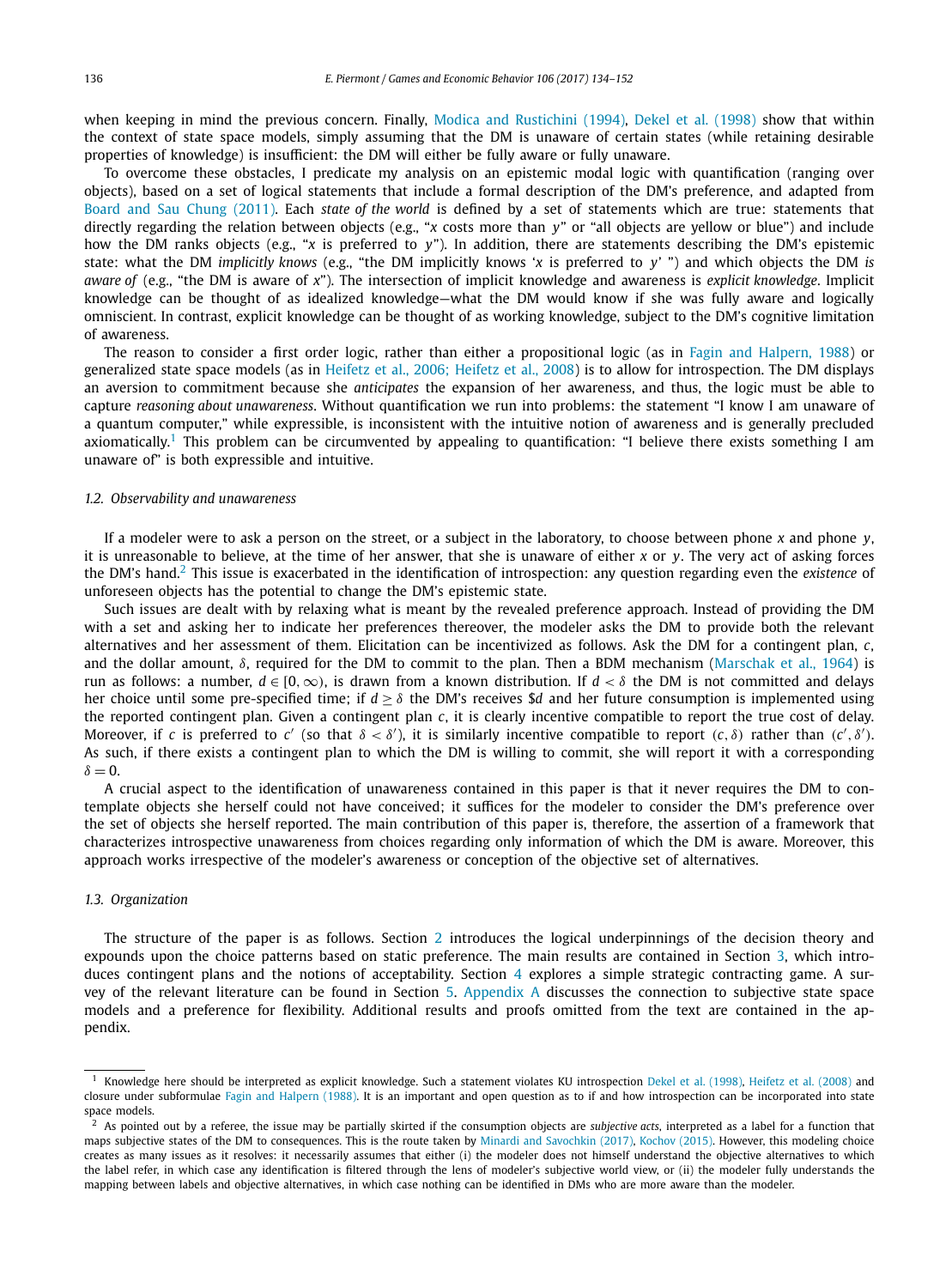#### <span id="page-3-0"></span>**2. Logical foundations: preferential logic**

This section outlines the formal construction of the logic used in this paper. First Section 2.1 provides the syntax for well defined formulae. That is, a purely mechanical account of which strings of characters will be *well defined*. Then Section 2.2 endows well defined formulae with meaning by providing a semantic interpretation: *possible worlds semantics* adapted to consider preferential statements and awareness structures. Finally, section [2.3,](#page-4-0) considers an axiomatization (a method of deriving new true statements from old ones) corresponding to the semantic models.

#### *2.1. Syntax*

Preferential choices will be described directly by an epistemic logic. To this end, for each  $n \ge 1$ , define a(n at most countable) set of *n* place predicates denoted by  $\alpha$ ,  $\beta$ ,  $\gamma$ , .... Assume the existence of a countably infinite set of variables denoted by  $\mathcal{X} = a, b, c, \dots$  Then, any *n* place predicate followed by *n* variables is a well formed *atomic* formula. That is, if *α* is a 2 place predicate, then *αab* is a well formed atomic formula, with the interpretation that *a* and *b* stand in the *α* relation to one another. For example, if *α* is "greater than", then *αab* states that *a* is greater than *b*.

There are two distinguished predicates. The first, a binary predicate  $\succcurlyeq$ , represents weak preference (where  $(a \succcurlyeq b)$  is used rather than  $(\geq ab)$ ). The second, a unary predicate, E, denotes existence. Semantically, variables will range over a set of consumption alternatives. Importantly, the set consumption alternatives is itself a component of the world, and therefore, will be allowed to be different in different situations. Hence, *E(a)* postulates that in the true state of affairs, *a exists*. In addition, this language allows for universal quantification, ∀: ∀*a(b a)* states that *b* is preferred to all *a*. Take note that variables are placeholders, and, until endowed with an interpretation, do not refer to any specific object.

There are also three (time indexed) modalities.  $L_t$ ,  $A_t$  and  $K_t$  for  $t \in \{0, 1\}$ . Given a well formed formula  $\varphi$  (defined below), the interpretation of the modal operators is as in Fagin and [Halpern \(1988\).](#page-18-0)  $L_t$  is implicit knowledge at time  $t$ ; an agent implicitly knows  $\varphi$ , denoted  $L_t\varphi$ , if  $\varphi$  is true in every state of affairs she considers possible (at time *t*).  $A_t$  is awareness at time *t*;  $A_t\varphi$  is interpreted as the DM is aware of  $\varphi$  at time *t*. Lastly,  $K_t$  is explicit knowledge—the conjunction of *L<sub>t</sub>* and *A<sub>t</sub>*. The DM explicitly knows  $\varphi$  if she implicitly knows it and is aware of it:  $L_t\varphi \wedge A_t\varphi$ .

Define the set of well formed formulae recursively: for any well formed formulae,  $\varphi$  and  $\psi$ ,  $\neg \varphi$ ,  $\varphi \wedge \psi$ ,  $\neg \varphi$ ,  $L_t \varphi$ ,  $A_t \varphi$ and  $K_t\varphi$  are also well formed. The resulting language is  $\mathcal{L}$ .

Taking the standard shorthand,  $\varphi \vee \psi$  is short for  $\neg(\neg \varphi \wedge \neg \psi)$ ,  $\varphi \implies \psi$  is short for  $\neg \varphi \vee \psi$ , and  $\exists a\varphi$  is short for ¬∀*a*¬*ϕ*. In addition, let *Pt* denote ¬*Kt*¬, with the intended interpretation of *Ptϕ* as the DM considers *ϕ* possible; she does not explicitly know it is not the case. Per usual, an occurrence of a variable *a* is *free* in a formula *ϕ* if *a* is not under the scope of a quantifier, and is *bound* otherwise. A formula with no free occurrences is called a *sentence*.

#### *2.2. Semantics*

For a given language,  $\mathcal{L}$ , each DM is characterized by the tuple

$$
M = \langle S, X, \{X_s\}_{s \in S}, \mathcal{V}, \{R_t\}_{t=0,1}, \{\mathcal{A}_t\}_{t=0,1}, \{u_s\}_{s \in S}\rangle.
$$

*M* is referred to as a model (or, a model of decision making).  $S = \{s, s', ...\}$  is a non-empty set of states of the world. *X* denotes a non-empty denumerable domain of the individual variables, the set of all possible values a variable might take. Elements of *X* are referred to using *x*, *y*, *z*  $\ldots$  *X*<sub>s</sub>  $\subseteq$  *X* is a non-empty subset of consumption alternatives which exist in state *s*. <sup>3</sup> Truth values of atomic formulae will be assigned by <sup>V</sup>, <sup>a</sup> function that assigns to each *<sup>n</sup>* place predicate and state of the world s, a class of *n*-tuples from X. If  $(x_1...x_n) \in V(\alpha, s)$ , with  $x_1...x_n \in X$ , then  $\alpha x_1...x_n$  is true in that model in state *s*.  ${R_t}_{t=0,1}$  is an of accessibility relations on *S* for each time period; the interpretation of  $R_t(s) = {s'|sRs'}$  is the states the DM considers possible when the true state is *s*.  $A_t(s) \subseteq X$  is a (possibly-empty) set of objects which the DM is aware of at time *t* in state *s*. Finally,  $u_s: X \to \mathbb{R}$  is a utility representation of DM's true preference over *X* in state *s*.

Let M be the class of all models based on L. Let  $M^{BND}$  denote the subclass of models in which  $u_s|_{X_s}: X_s \to \mathbb{R}$  is a bounded function which attains its supremum for each  $s \in S$ .

The truth of a particular formula depends on the assignment of the free variables in that formula. Let an *assignment* be a function from the set of individual variables into objects:  $\mu : \mathcal{X} \to X$ . If  $\mu$  and  $\mu'$  are assignments that differ only in the object assigned to  $a$  then they are referred to as  $a$ -variants, and related by  $\mu\sim_a\mu'$ . Then a DM, M, is represented semantically via the operator  $\models$ , recursively, as

 $3$  I work with a varying domain model. A word should be said on this, as there is considerable philosophical debate regarding constant/varying domains. On one hand, it simplifies matters considerably to assume the same objects *hypothetically* exist in each possible world. One the other, the very intention that possible worlds be distinct means they might be defined by different objects. Here, I adopt the later view. This modeling choice allows for the possibility that a DM who is fully aware (aware of all *existing* objects) is nonetheless uncertain she is fully aware. For a lengthier discussion on constant v. varying domains within the context of unawareness, see Board and [Sau Chung \(2011\),](#page-17-0) Halpern and [Rêgo \(2013\).](#page-18-0)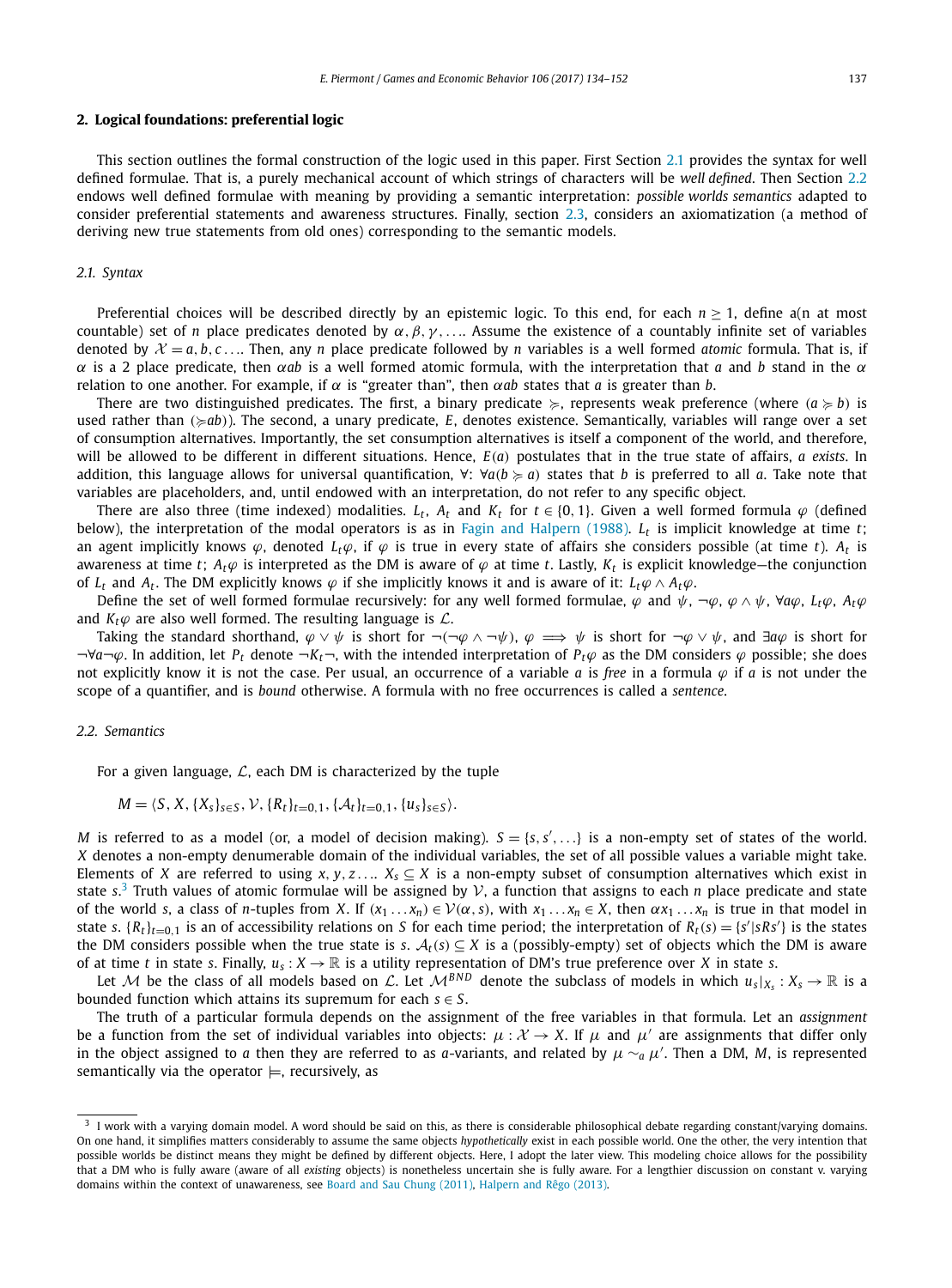<span id="page-4-0"></span>

| $(M, s) \models_{\mu} E(a)$                  | iff $\mu(a) \in X_s$ ,                                                                  |
|----------------------------------------------|-----------------------------------------------------------------------------------------|
| $(M, s) \models_{\mu} (a \succcurlyeq b)$    | iff $u_s(\mu(a)) \geq u_s(\mu(b)),$                                                     |
| $(M, s) \models_{\mu} \alpha a_1 \dots a_n$  | iff $(\mu(a_1) \dots \mu(a_n)) \in \mathcal{V}(\alpha, s)$ ,                            |
| $(M, s) \models_{\mu} \neg \varphi$          | iff not $(M, s) \models_{\mu} \varphi$ ,                                                |
| $(M, s) \models_{\mu} (\varphi \wedge \psi)$ | iff $(M, s) \models_{\mu} \varphi$ and $(M, s) \models_{\mu} \psi$ ,                    |
| $(M, s) \models_{\mu} \forall a \varphi$     | iff for all $\mu' \sim_a \mu'$ with $\mu'(a) \in X_s$ , $(M, s) \models_{\mu'} \varphi$ |
| $(M, s) \models_{\mu} L_t \varphi$           | iff for all $s' \in R_t(s)$ , $(M, s') \models_{\mu} \varphi$ ,                         |
| $(M, s) \models_{\mu} A_t \varphi$           | iff $\mu(x) \in A_t(s)$ for all <i>a</i> free in $\varphi$ ,                            |
| $(M, s) \models_{\mu} K_t \varphi$           | iff $(M, s) \models_{\mu} L_t \varphi$ and $(M, s) \models_{\mu} A_t \varphi$ .         |

A formula  $\varphi$  is *satisfiable* if there exists an *M*, and a state thereof, *s*, and an assignment  $\mu$ , such that  $(M, s) \models_{\mu} \varphi$ . If  $(M, s) \models_{\mu} \varphi$  for every assignment  $\mu$ , write  $(M, s) \models \varphi$ . Given a DM, M,  $\varphi$  is valid in M, denoted as  $M \models \varphi$ , if  $(M, s) \models \varphi$ for all *s*. Likewise, for some class of DMs,  $\mathcal{N}, \varphi$  is *valid* in  $\mathcal{N}$ , denoted as  $\mathcal{N} \models \varphi$ , if  $N \models \varphi$  for all  $N \in \mathcal{N}$ . Finally,  $\varphi$  is *valid* (i.e., without qualification) if  $M \models \varphi$ , for all models M.

#### *2.3. Axioms*

Board and Chung show that the *AW ARE* axiom system (presented in [Appendix B\)](#page-15-0) is a sound and complete axiomati-zation of the semantic structure introduced in section [2.2](#page-3-0) (without the inclusion of preferential element statements).<sup>4</sup>

The semantics of preferential statements require two additional axioms positing the completeness and transitivity of preferences.

 $[CMP] \forall a \forall b (\neg (a \succcurlyeq b) \implies (b \succcurlyeq a)).$ 

- $[TRV] \ \forall a \forall b \forall c ((a \succcurlyeq b) \land (b \succcurlyeq c) \implies (a \succcurlyeq c)).$
- $[BND]$  ∃ $a \forall b (a \succcurlyeq b)$ .

Because the set of consumption alternatives is assumed to be denumerable, completeness and transitivity suffice to ensure the existence of a representation. Bnp axiomatically imposes the existence of maximal elements. This will ensure, later, that a DM's unwillingness to commit to an action is because optimal decision do not exist. BND is valid in all finite models.

**Proposition 2.1. AWARE**  $\cup$  CMP  $\cup$  TRV (resp.  $\cup$ BND) is a sound and complete axiomatization of  $\mathcal L$  with respect to  $\mathcal M$  (resp.  $\mathcal M^{BND}$ ).

#### **Proof.** In Appendix  $D \Box$

#### *2.4. The structure of knowledge and awareness*

Further axioms can impose structure on the DMs knowledge and awareness, and hence, semantically, on the accessibility relations and awareness sets. Consider the following:

| [T] $L_t \varphi \implies \varphi$ .                  | [LE] $E(a) \implies L_1 E(a)$ .                  |
|-------------------------------------------------------|--------------------------------------------------|
| $[4] L_t \varphi \implies L_t L_t \varphi$ .          | $[L \uparrow] L_0 \varphi \implies L_1 \varphi.$ |
| $[5] \neg L_t \varphi \implies L_t \neg L_t \varphi.$ | $[A\uparrow]$ $A_0\varphi \implies A_1\varphi$ . |

It is well known, in the presence of a base axiom system, T, 4, and 5 correspond to the class of models where  $R_t$  is reflexive, transitive, and Euclidean,<sup>5</sup> respectively (see [Fagin](#page-18-0) et al., 1995 for the propositional case and Hughes and [Cresswell,](#page-18-0) [1996](#page-18-0) for a first order treatment). Of note is the system  $S5 = (AWARE \cup T \cup 4 \cup 5)$ , corresponding to the class of models where  $R_t$  is an equivalence relation, and therefore, partitions the state space.

Axiom LE states that by time 1 the DM implicitly knows which alternatives are feasible. Because the model tacitly assumes that all consumption takes place at time 1, this requirement is tantamount to assuming that, at the time of consumption, the DM implicitly knows all *feasible* alternatives. While included for technical reasons,<sup>6</sup> this dictate has little conceptual bite, since existence could be modeled as the subset of objects about which the DM could feasibly choose at

<sup>&</sup>lt;sup>4</sup> Given an axiom system *AX*, and a language *L*, we say that the formula  $\varphi \in \mathcal{L}$  is a *theorem* of *AX* is it is an axiom of *AX* or derivable from previous theorems using rules of inference contained in *AX*. Further, *AX* is said to be *sound*, for the language  $\mathcal L$  with respect to a class of structures  $\mathcal N$  if every theorem of  $AX$  is valid in N. Conversely,  $AX$  is said to be *complete*, for the language  $\mathcal L$  with respect to a class of structures N if every valid formula in  $\mathcal N$  is a theorem of  $AX$ .

<sup>5</sup> Recall, a relation is *Euclidean* if *xRy* and *xRz* imply *yRz*.

 $6$  To ensure that existence is a statement on which the DM can condition a contract.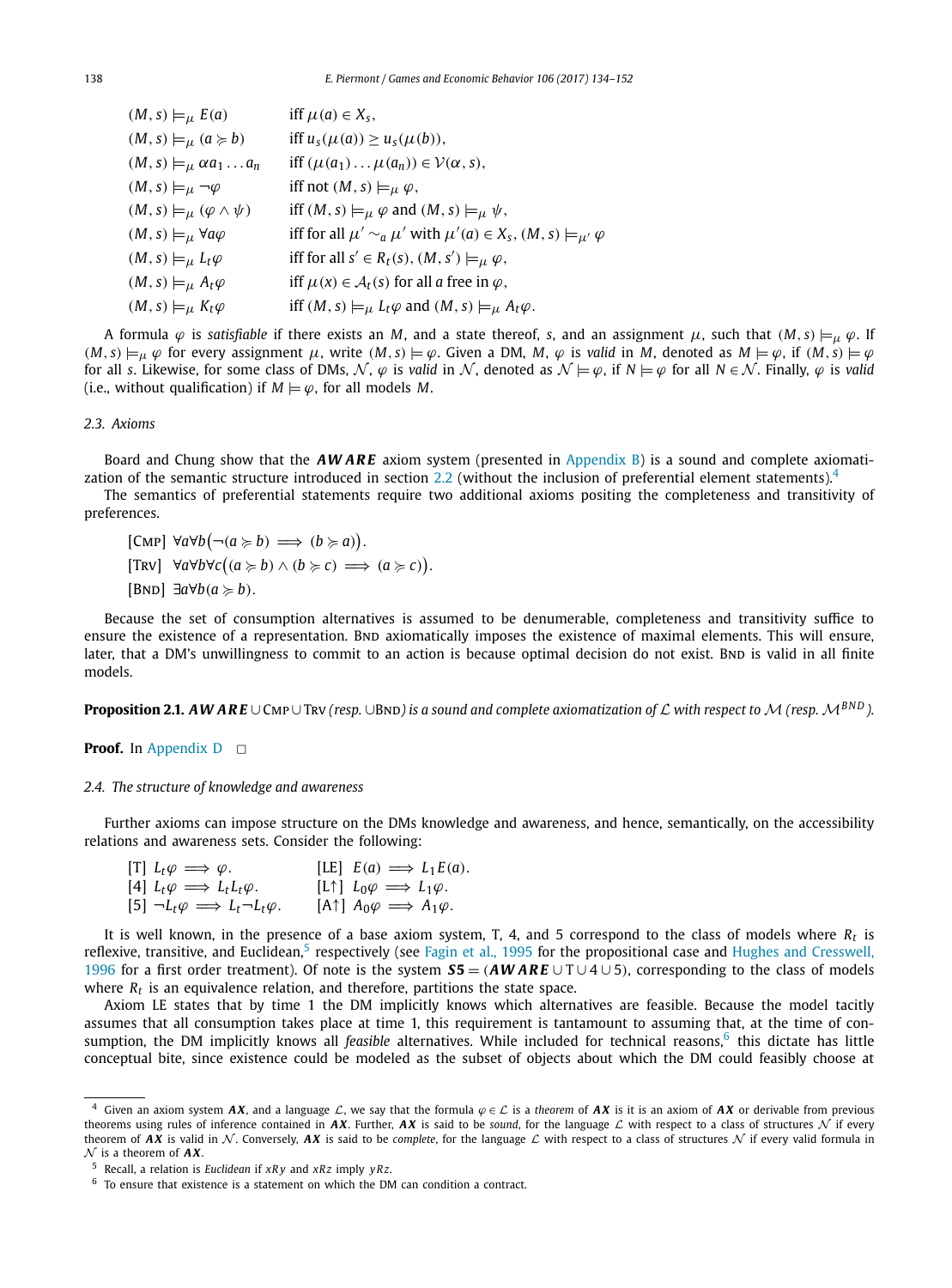<span id="page-5-0"></span>time 1. Axioms LU and AU state that the DM's ignorance is diminishing. The first stipulates, semantically, that  $R_1 \subseteq R_0$ : the set of states the DM considers possible gets smaller over time. In the presence of *S***5** this means that the DM's period 1 partition of the state space is a (weak) refinement of her period 0 partition. The second requires that  $A_0 \subseteq A_1$ : the DM becomes aware of more objects over time.

**Proposition 2.2. S5**  $\cup$  LE  $\cup$  LU  $\cup$  AU is a sound and complete axiomatization of  $\mathcal L$  with respect to the subclass of models such that  $R_1 \subseteq R_0$  *and*  $A_0 \subseteq A_1$  *and*  $X_s$  *is constant on the partition defined by*  $R_1$  *(denoted*  $\mathcal{M}^{LRN}$ ).

#### **Proof.** In Appendix  $D$ .  $\Box$

It is immediate that LU and AU imply that the DM's explicit knowledge is increasing over time. Notice, the converse is not true. Increasing explicit preference does imply increasing awareness (which can be seen by examining knowledge of statements  $E(a) \vee \neg E(a)$ , which the DM alway implicitly knows). However, is possible that the DM's implicit knowledge diminishes even as her explicit knowledge grows. This is possible if she stops being able to distinguish between worlds which differ only regarding statements she is unaware of (at both time 0 and time 1), thereby not changing her explicit preference at all.

Let  $AW \bigstar = S5 \cup \text{CMP} \cup \text{Tr} \cup \text{BND} \cup \text{LU} \cup \text{AU} \cup \text{LE}$ , and let  $\mathcal{M}^*$  denote the corresponding class of models. The remainder of the paper will consider only models of  $\mathcal{M}^*$ .

#### *2.5. Epistemic preferences*

Preferential axioms play the role of traditionally decision theoretic restrictions (i.e., completeness, transitivity, etc.); any (satisfiable) theory including these restrictions will have a model of decision making adhering to the corresponding decision theoretic framework. The importance, therefore, of including preferential statement in our logic is that it provides us a language to make a clean distinction between true preference (a feature of the physical state) and the DM's understanding of her preference (a feature of her epistemic state) and to analyze interplay there between. Specifically, the distinction between some elementary (read, true) preference and the preference the DM *knows* or is *aware of*.

The discrepancy between the DM's "true" preferences, her implicitly known preferences, and, in the presence of unawareness, her explicitly known preferences, can be made formal. To do this, define the following three preference relations:

**Definition 1.** Let  $M \in \mathcal{M}^*$  be a model of decision making and let  $s \in S$  denote some state. For each  $(x, y) \in X \times X$ , let  $\mu_{x,y}$ be an assignment such that  $\mu(a) = x$  and  $\mu(b) = y$ . Define the following relations on  $X \times X$ 

 $x \geq s$  *y* if and only if  $(M, s) \models \mu_{x,y} (a \geq b)$ ,  $x \geq L_t$ , *s y* if and only if  $(M, s) \models \mu_{x,y} L_t(a \geq b)$ , and  $X \geq K_t$ , *s y* if and only if  $(M, s) \models \mu_{x,y} K_t(a \geq b)$ .

The following remark lends an equivalent, but purely semantic, definition of these three relations.

**Remark 2.3.** Let  $M \in \mathcal{M}^*$ . For each  $s \in S$ :

1.  $x \geq g$  *y* if and only if  $u_s(x) \geq u_s(y)$ ,

2.  $xv_{L_t,s}y$  if and only if  $u_{s'}(x) \ge u_{s'}(y)$  for all  $s' \in \mathbb{R}_t(s)$ , and

3.  $x \succcurlyeq_{L_t,s} y$  if and only if  $x \succcurlyeq_{L_t,s} y$  and  $x, y \in A_t(s)$ .

The interpretation is as follows: if  $(M, s) \models \mu (a \succcurlyeq b)$  then in state s the DM prefers  $\mu(a)$  to  $\mu(b)$ . However, she may not know this fact. Specifically, if  $(M, s) \models_{\mu} (a \succ b) \land \neg L_t(a \succ b)$ , then in state s at time t, the does not (implicitly) know her preference. She considers some state in which her preference is reversed. The preference relations  $\succcurlyeq_{t,s}$  represents the subset of the DM's true preference which are invariant in all states she considers possible. Further, it is possible that  $(M, s) \models_{u} L_{t}(a \ge b) \land \neg K_{t}(a \ge b)$ , so that the DM implicitly, but not explicitly, knows her preference. In this case, it must be that either *μ(a)* or *μ(b)* is not in the DM's awareness,  $A_t(s)$ . While the implicit preferences (and, over  $A_t(s)$ , her explicit preferences) inherit reflexivity and transitivity, the same can not be said about completeness.<sup>7</sup> Even if the DM explicitly knows her preferences are complete, she might not know what her preference is.

<sup>7</sup> As stated, the DM's explicit preference will be, in general, very incomplete. It is entirely possible, however, that the DM *completes* her preferences via some across-state aggregation, for example by making probabilistic judgments. This footnote, as well as footnotes [8](#page-7-0) and [9,](#page-10-0) informally explore this line of reasoning, and argue that the main points of this paper are invariant to such <sup>a</sup> modeling choice. For <sup>a</sup> given model, *<sup>M</sup>*, let *<sup>S</sup>* \ A denote the quotient of *<sup>S</sup>* obtained by identifying states which differ only on the truth values assigned to statements about objects outside of A, with [*s*] being the equivalence class containing s. Let  $\Gamma_{s,t} : \mathbb{R}^{S\setminus A_t(s)} \to \mathbb{R}$  be a weakly increasing aggregator which (i) maps constant functions to their output (i.e, is non-trivial), (ii) is invariant to the value of  $f(s)$  for any s such that  $[s] \cap R_t(s) = \emptyset$  (i.e., is unaffected by states which are known to not have occurred) and (iii) is constant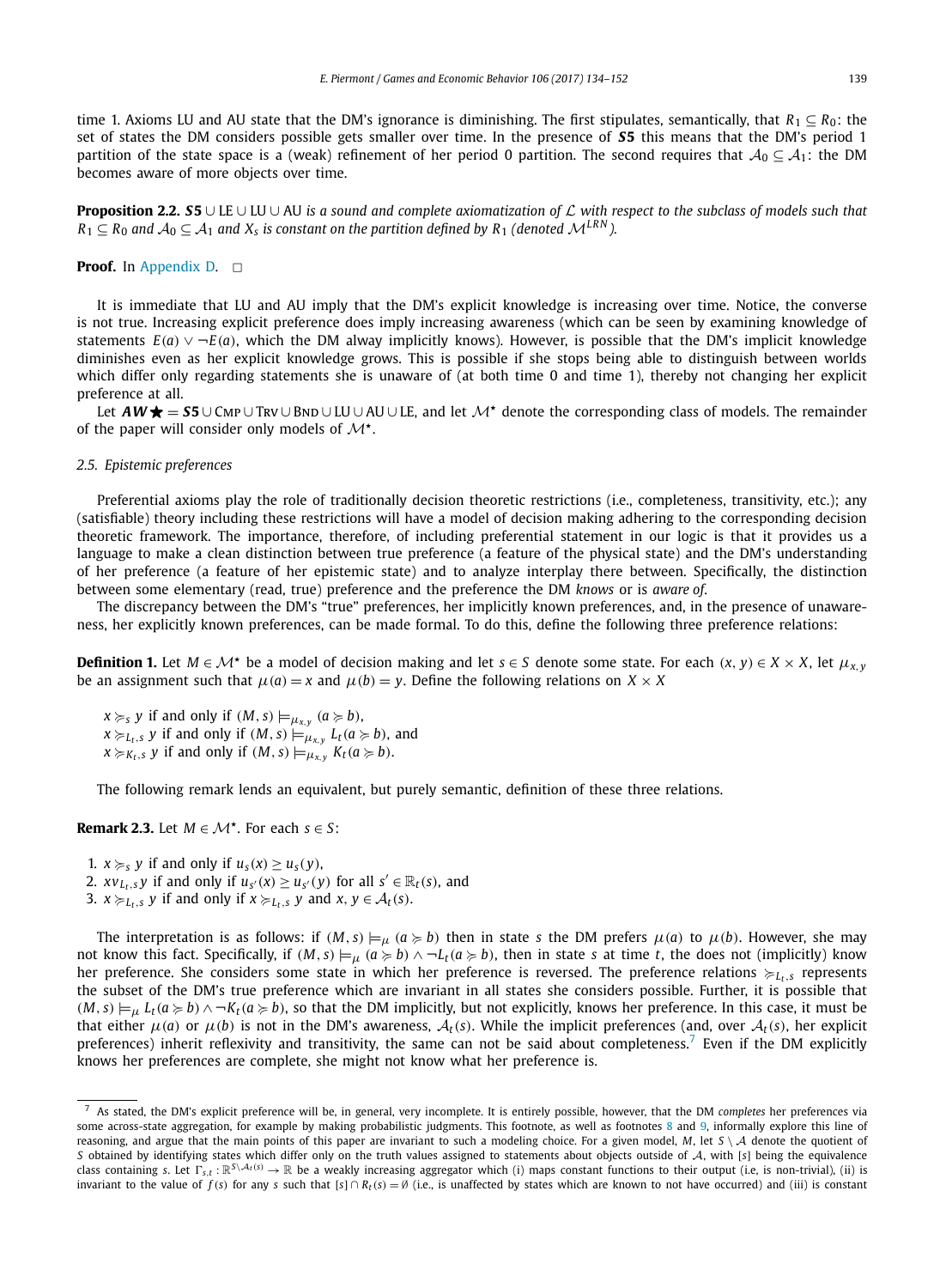<span id="page-6-0"></span>

Fig. 1. A visual representation of Example 1. Assessable states are linked by arrows. A statement is implicitly known if it is true in every state linked by an arrow. Awareness structures are indicated by dotted lines—if a statement is true but contains object the DM is unaware of, it is written in gray and delineated with by <sup>∗</sup>.

**Example 1.** There are two states of the world,  $S = \{s, s'\}$  and three elements that can be consumed in each state,  $X =$  $X_s = X_{s'} = \{x, y, z\}$ . The preference relations in each state are given by  $u_s = [1, 0, 2]$  and  $u_{s'} = [0, 1, 2]$  and the accessibility relation is the trivial  $R_0 = S^2$ .  $A_0(s) = \{x, y\}$  and  $A_0(s') = X$ . Then, the implicit preferences (at both states) rank *z* above *x* and y, but cannot compare x and y and so, are not complete. So,  $M \models_L L((a \succcurlyeq b) \vee (a \succcurlyeq b)) \wedge \neg L(a \succcurlyeq b) \wedge \neg L(b \succcurlyeq a)$ , for any *μ* such that  $μ(a) = x$  and  $μ(b) = γ$ . Moreover, the explicit preference at state *s* is the restriction of implicit preference to *x* and *y* (and hence in the minimal reflexive relation), while at state  $s'$  it coincides with the implicit relation. (See Fig. 1.)

To be thoroughgoing, the following point needs to be made: I assume that only explicit preferences are observable in any meaningful way. Indeed, the DM can only asses, and therefore only act in accordance with, her explicit knowledge. As such, implicit preference is introduced only to act as a comparison to explicit preference. When the DM is fully aware, the two relations coincide. Therefore, any pattern in preference which systematically differs between  $\succcurlyeq_{L_t,s}$  and  $\succcurlyeq_{K_t,s}$  is indicative of unawareness. In other words, if we find a domain in which unawareness implies that  $\succcurlyeq_{L,s}$  and  $\succcurlyeq_{K,s}$  will impart different behavior, then such a behavior is an observable criterion for unawareness.

**Remark 2.4.** Let *W* be a denumerable set and  $\geq \subseteq W \times W$ . Then, the following are equivalent:

- $1.$  > is a reflexive and transitive.
- 2. There exists a model,  $M \in M^*$  with  $W = X$ , and a state, *s*, thereof, such that  $\geq =\geq L_0$ *s*.
- 3. There exists a model,  $M \in M^{\star}$  with  $W \subsetneq X$ , and a state, *s*, thereof, such that  $\geq =\succcurlyeq_{K_0,S}$ .

**Proof.**  $[(1) \rightarrow (3)]$ : Since > is a reflexive and transitive it admits a multi-utility representation U [\(Evren](#page-18-0) and Ok, 2011). Let  $S = U$  and let  $u_s = s$  for each  $s \in S$ . Let  $\mathcal{A}_0(t) = W \subsetneq X_s = X = W \cup \{z\}$ , for some  $z \notin W$ . Let  $R_0 = S \times S$ . Then for all  $x, y \in W$ ,  $x \ge y$  iff  $u(x) \ge u(y)$  for all  $u \in U$  iff  $u_{s'}(x) \ge u_{s'}(y)$  for all  $s' \in R_0(s)$  and  $x, y \in A_0(t) = W$ . By [Remark 2.3,](#page-5-0) this is iff  $x \succeq_{K_0,s} y$ . [(3)  $\Longrightarrow$  (2)]: Let  $\langle S, X, \{X_s\}_{s \in S}, \mathcal{V}, \{R_t\}_{t=0,1}, \{A_t\}_{t=0,1}, \{u_s\}_{s \in S}, s \in S$ , be the model and state prescribed by (3). Then it is easily check that  $\langle S, W, \{X_s \cap W\}_{s \in S}, \mathcal{V}|_W, \{R_t\}_{t=0,1}, \{\mathcal{A}_t\}_{t=0,1}, \{u_s|_W\}_{s \in S}$ , s, will satisfy (2). [(2)  $\Longrightarrow$  (1)]: By [Remark 2.3,](#page-5-0)  $\geq$  admits a multi-utility representation. By [\(Evren](#page-18-0) and Ok, 2011) it is a pre-order.  $\Box$ 

The above result exposes the extent to which an outside observer can differentiate a DM who is unaware of some of the available action from a DM who is fully aware. Remark 2.4 demonstrates that, without fixing the underlying model (in particular, if the outside observer is not himself fully aware), the DM's revealed preferences are dually consistent with either epistemic condition. In other words, the *structure* of preference does not change as awareness changes, even if the domain of the preference does. The remainder of this paper qualifies this limitation, showing that the DMs preference over dynamic choices *can* reveal her unawareness.

#### **3. Contingent planning**

Within the models of  $M^*$ , the DM becomes more informed over time—both her uncertainty and her unawareness abate. Intuitively, anticipating either a reduction in uncertainty or in unawareness will lead to a preference for delay. In the case of

over the cells of the partition  $R_t$  (i.e., the DM implicitly knows how she is aggregating). One such example:  $\Gamma_{s,t}$  is the expectation operator with respect to  $p \in \Delta(S)$  conditional on  $R_t(s)$ . Notice that for all  $x \in A_t(s)$ ,  $u_s(x)$  is  $S \setminus A_t(s)$  measurable, so that  $\Gamma_{s,t}^* := \Gamma_{s,t} \circ (x \mapsto \{u_s(x)\}_{s \in S \setminus A_t(s)})$  is a well defined functional  $A \times S \setminus A \to \mathbb{R}$ . For a given functional form of *\*, we consider the alternative model where DM's working preferences are the order generated by  $\Gamma_{s,t}^*$ . It is easy to see that such an order is a completion of  $\succcurlyeq_{K_t,s}$ .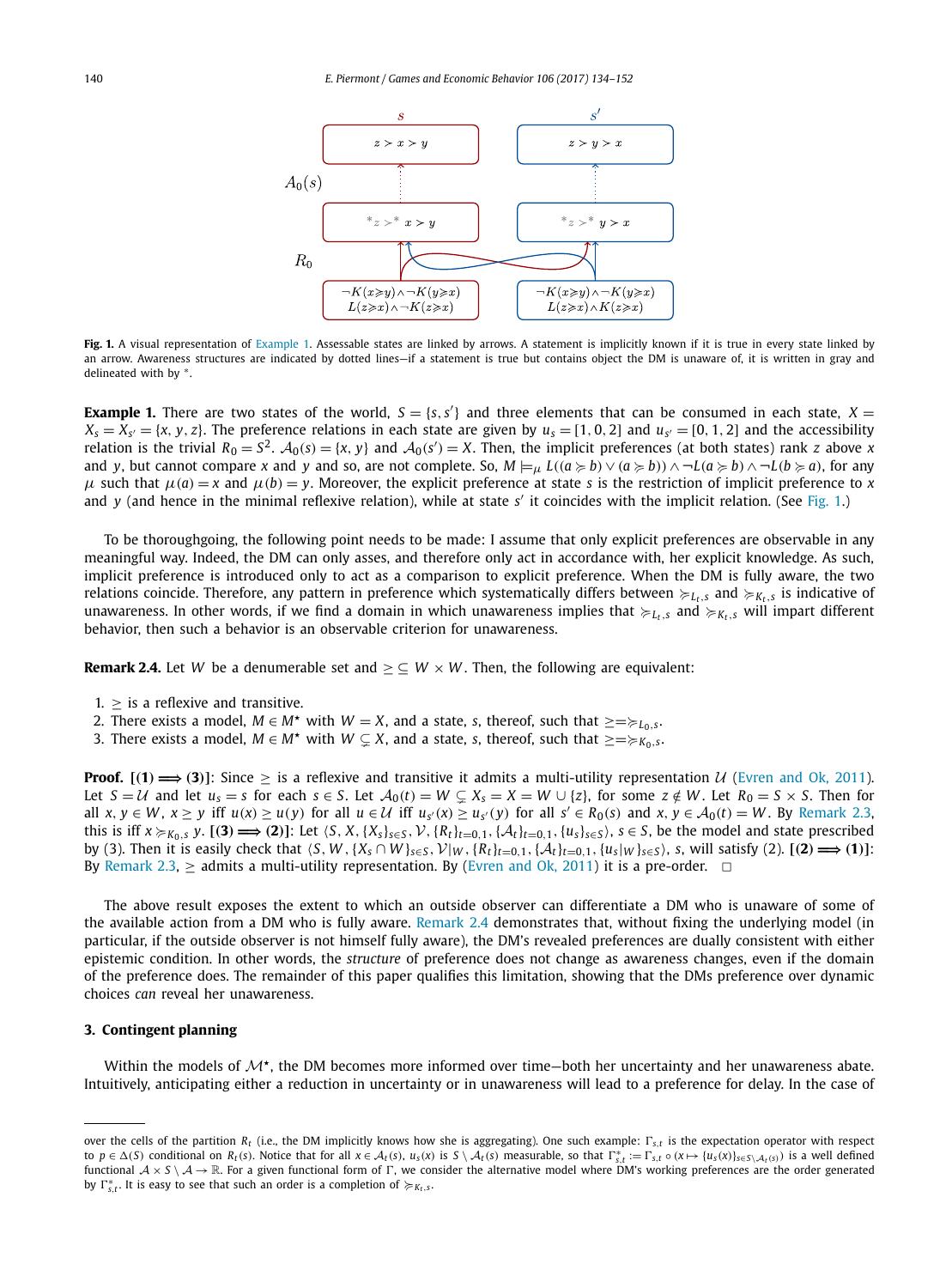<span id="page-7-0"></span>uncertainty, the DM would prefer to delay making a choice so that she might condition her action on the information she expects to receive. Correspondingly, if the DM expects to become aware of novel action, she would prefer to delay making a choice to allow her future self the possibility of choosing an action of which she is currently unaware.

This section shows that by focusing on preference over *contingent plans*, the uncertainty-related preference for delay can be completely eliminated without reducing any unawareness-related preference for delay. A contingent plan is a commitment to a particular consumption alternative, the identity of which can depend on aspects of the true world. Over such a domain, a preference for costly delay can arise only as a response to unawareness, and is therefore an observable marker of unawareness, even if the underlying model is not identified by the modeler.

Fix a model *M*, with a set of consumption alternatives *X*. First, we must extend the DM's preferences, in particular those embodied by  $\succcurlyeq_K$ , to her preference over such dynamic objects. The mapping  $(\varphi \mapsto b)_\mu$ , where  $\varphi \in \mathcal{L}$ ,  $x \in \mathcal{X}$ , and  $\mu$  :  $\chi \rightarrow \chi$  is the commitment to consume  $\mu$ (*b*) in period 1, if, in the true state she explicitly knows  $\varphi$  is true and the prescribed consumption is feasible. In other words if  $(M, s) \models_{\mu} K_1 \varphi$ . This is a *partial contingent plan*, since it does not specify what happens in states where  $\varphi$  is not known.

There are three relevant outcomes at time 1: (i)  $\varphi$  is not explicitly known, so her commitment does not bind, (ii) the commitment binds,  $μ(b)$  exists, and she does not explicitly know any object she prefers to  $μ(b)$ , or, (iii) the commitment binds and either  $\mu(b)$  does not exist or she explicitly knows an object she prefers to  $\mu(b)$ . So, the DM is willing to commit to  $(\varphi \mapsto b)_\mu$  if she believes (iii) will never occur.

**Definition 2.** Given a model *M*, a partial contingent plan,  $(\varphi \mapsto a)_{\mu}$ , is **acceptable in state** *s* if

$$
(M, s) \models_{\mu} K_0 \bigg( K_1 \varphi \implies \Big( E(b) \land \forall a P_1 \big( b \geq a \big) \Big) \bigg) \tag{3.1}
$$

Parsing this formula, a DM is finds that partial plan acceptable if she knows at time 0, that at time 1, whenever she will explicitly know  $\varphi$  is true  $\mu(b)$  will be feasible and she will also consider it possible that  $\mu(b)$  is preferred to any other element. In other words, she knows she will not know  $\varphi$  is true and an object  $\gamma$  is preferred to  $\mu(b)$ . Notice, if at time 0 she knows  $\neg\varphi$  then  $(K_1\varphi \implies (E(b) \wedge \forall aP_1(b \succ a))$  is always true and the DM finds the partial contingent plan acceptable.

Stringing together partial contingent plans can produce a complete contingent plan, which dictates a unique consumption in each state of the world.

**Definition 3.** Fix  $M \in \mathcal{M}^*$  and a state  $s \in S$ . A **contingent plan** is a triple  $\langle \Phi, c, \mu \rangle$ , such that  $\Phi$  a finite subset of  $\mathcal{L}$ ,  $c : \Phi \to X$ , and  $\mu$  is an assignment, and such that for each  $s \in S$  there exists an unique  $\varphi \in \Phi$  such that  $(M, s) \models_{\mu} K_1 \varphi$ .

With the model is fixed, contingent plans will often be written as  $(c: \Phi \to \mathcal{X})_{\mu}$  with the understanding that  $\Phi$  meets the necessary requirements in *M*. A contingent plan is a collection of partial plans, and, because it dictates a unique consumption in each state, the image of  $c$  partitions the state space. Since the relevant statement in  $\Phi$  must be known at time 1, such a partition is a coarsening of the time 1 accessibility relation.

**Remark 3.1.** Fix  $M \in \mathcal{M}^*$ , then  $(c: \Phi \to \mathcal{X})_\mu$  is a contingent plan if and only if  $\{s \in S \mid (M, s) \models_\mu K_1 \varphi\}_{\varphi \in \Phi}$  is a coarsening of *R*1.

Then intuition about when a DM would be willing to commit to such a plan extends from the case with partial plans. A contingent plan is acceptable if it provides outcomes that are no worse than what could have been selected by the DM had she waited until time 1 and then made a decision in accordance with her time 1 explicit knowledge.

**Definition 4.** A contingent plan,  $(c: \Phi \rightarrow \mathcal{X})_{\mu}$ , is **acceptable** to a DM, *M*, in state *s*, if

$$
(M,s) \models_{\mu} K_0 \bigwedge_{\varphi \in \Gamma} \left( K_1 \varphi \implies \left( E(c(\varphi)) \land \forall a P_1 \big( c(\varphi) \geq a \big) \right) \right), \tag{3.2}
$$

with  $a \notin M(c)$ . It is **unacceptable**, if it is not acceptable.

The DM knows that had she waited, she would not know any outcome dominates the outcome prescribed by the plan.<sup>8</sup> The following remark shows that we could equivalently have begun with intuition regarding the unacceptability of contingent plans, captured by a similar syntactic requirement:

$$
K_0 \bigwedge_{\varphi \in \Gamma} \left( K_1 \varphi \implies \left( E(c(\varphi)) \land c(\varphi) \in \text{argmax} \Gamma^* \right) \right) \tag{3.3}
$$

<sup>&</sup>lt;sup>8</sup> Assume the DM has a probability distribution  $p \in \Delta(S)$  (as described in Footnote [7\)](#page-5-0) and aggregates her preferences according expected utility. Then, acceptability would be recast as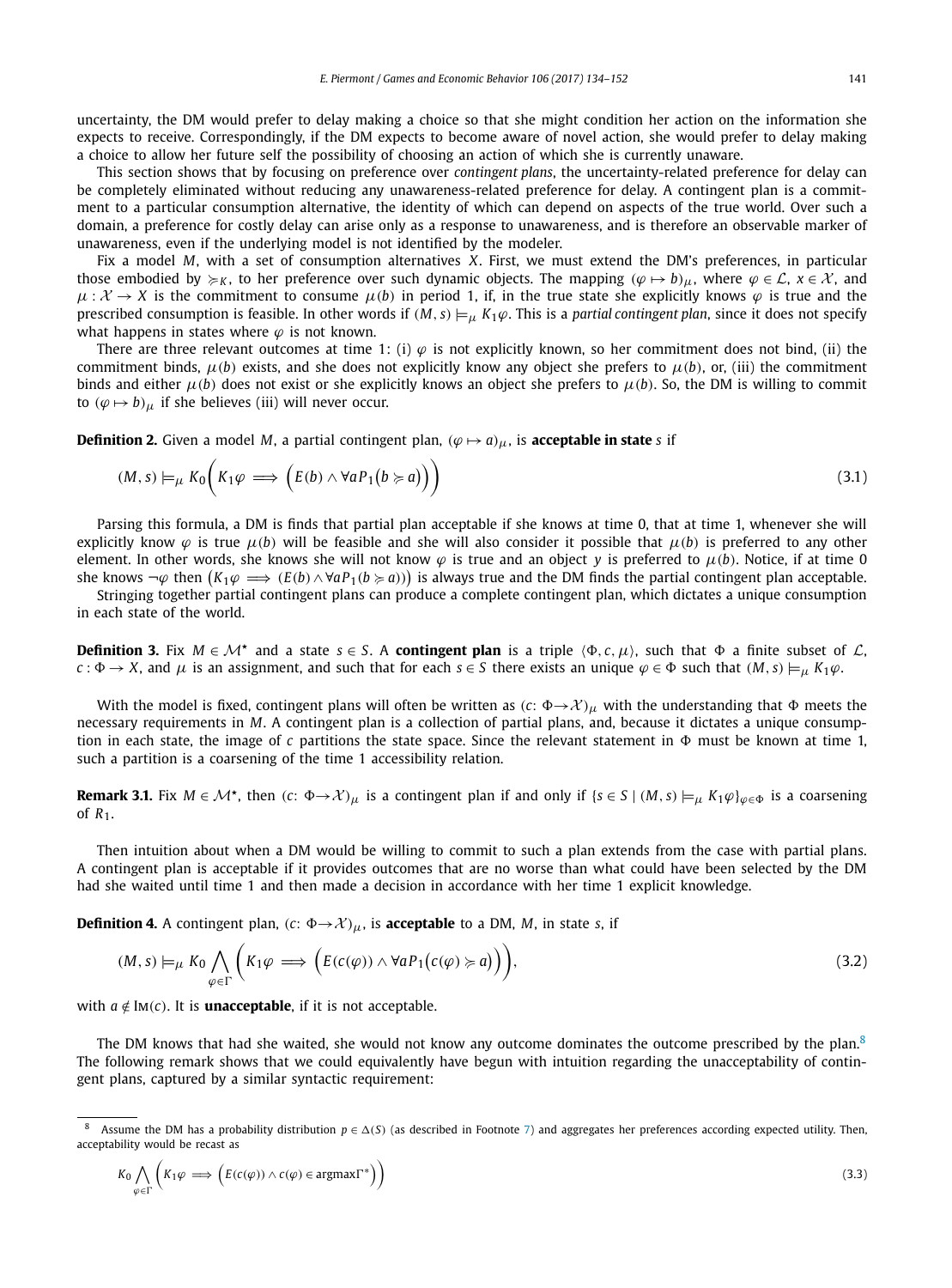<span id="page-8-0"></span>

**Fig. 2.** A visual representation of Example 2. The statements in *s* indicate that any contract based on  $\psi$  is not acceptable, while the statements in *s'* and *s''* related to the acceptability of the contract defined by  $(3.4)$ .

**Remark 3.2.** Let  $M \in \mathcal{M}^*$ . Then for any contingent plan,  $(c: \Phi \to \mathcal{X})_\mu$ , in each state, *c* is unacceptable if and only if

$$
(M, s) \models_{\mu} P_0 \bigvee_{\varphi \in \Gamma} \bigg( K_1 \varphi \wedge \big( \neg E(c(\varphi)) \vee \exists a K_1 \big( a \succ c(\varphi) \big) \big) \bigg),
$$

with  $a \notin M(c)$ .

Remark 3.2 follows straightforwardly from several applications of De Morgan's Law, the duality of ∀*,* ∃ and *K, P*, and, critically, on the fact that if  $\varphi$  and  $\psi$  are materially equivalent, and contain the same free variables, then  $K_t\varphi \iff K_t\psi$ . This last observation is a direct consequence of K for *Lt* and A3 for *At*.

There exists one potential issue when considering full awareness. It may be the DM is unaware of some aspect of the contingent plan itself, and therefore could not make reasonable choices regarding it. The following remark placates any such concern, showing that if a contingent plan is inarticulable, that is to say lies outside the DM's awareness, is always unacceptable.

**Remark 3.3.** Let  $M \in \mathcal{M}^*$  and  $(c: \Phi \to \mathcal{X})_\mu$  be any contingent plan such that there exists a  $\varphi \in \Phi$  and a  $b \in \mathcal{X} \setminus A_0(s)$ , such that either *b* is free in  $\varphi$  or  $b = c(\varphi)$ . Then  $(c: \Phi \rightarrow \mathcal{X})_{\mu}$  is unacceptable in state *s*.

Remark 3.3 follows immediately from the fact that the variable *b* is free in expression [\(3.2\),](#page-7-0) thereby ensuring the DM is not aware of such an expression, and subsequently that she does not explicitly know it.

#### *3.1. The existence of acceptable contingent plans*

A plan is unacceptable if the DM believes it is possible that if she waits until time 1 she will know a strictly better element than the one she is prescribed. Therefore, in the absence of unawareness, a contingent plans is acceptable if and only if it reduces exposure to uncertainty exactly as much as waiting until time 1. The following example (and especially the accompanying [Fig. 3\)](#page-9-0) provides intuition as to how the formal, syntactic definition of (un)acceptability is related to the DM's exposure to uncertainty.

**Example 2.** There are three states of the world,  $S = \{s, s', s''\}$  and three elements that can be consumed in each state,  $X=X_s=X_{s'}=\{x,x',x''\}.$  The preference relations in each state are given by  $u_s=[1,0,0],~u_{s'}=[0,1,0]$  and  $u_{s''}=[0,0,1].$  $A_0 = A_1 = X$  (for all  $s \in S$ ). The accessibility relations are given by the partitions  $R_0 \cong \{S\}$ , and  $R_1 \cong \{\{s\}\{s', s''\}\}$ .

Let  $\mu$  be any assignment such that  $\mu(b) = x$ ,  $\mu(b') = x'$ ,  $\mu(b'') = x''$ . Let  $\varphi \in \mathcal{L}$  be such that, under  $\mu$ ,  $\varphi$  is true only at states *s*. It is easy to verify that

$$
c: \begin{cases} \varphi \mapsto b \\ \neg \varphi \mapsto b' \end{cases} \tag{3.4}
$$

is an acceptable contingent plan in every state. The same holds true if  $c(\neg \varphi) = b'$ , but not  $c(\neg \varphi) = b$ . Contrastingly, if  $\psi = \varphi \vee \neg \varphi$  then  $(\psi \mapsto b)$ ,  $(\psi \mapsto b')$ , and  $(\psi \mapsto b'')$  are *all* unacceptable contingent plans. (See Fig. 2.)

where  $K_t\psi$  can be read as  $p(\psi = \text{TRUE} | R_t(s)) = 1$ . Of course, [\(3.3\)](#page-7-0) is not actually well defined because  $\Gamma^*$  is a semantic notion. Now if the DM places probability 0 on  $\varphi$ , she will also place probability 0 on  $K_1\varphi$  and therefore the prescription  $c(\varphi)$  does not affect acceptability. Hence, the existence of measure 0 events do not prohibit the DM from finding a contingent plan acceptable, whereas unawareness does. Intuitively, the DM places positive probability on learning novel outcomes, and so, cares about what happens in such an event.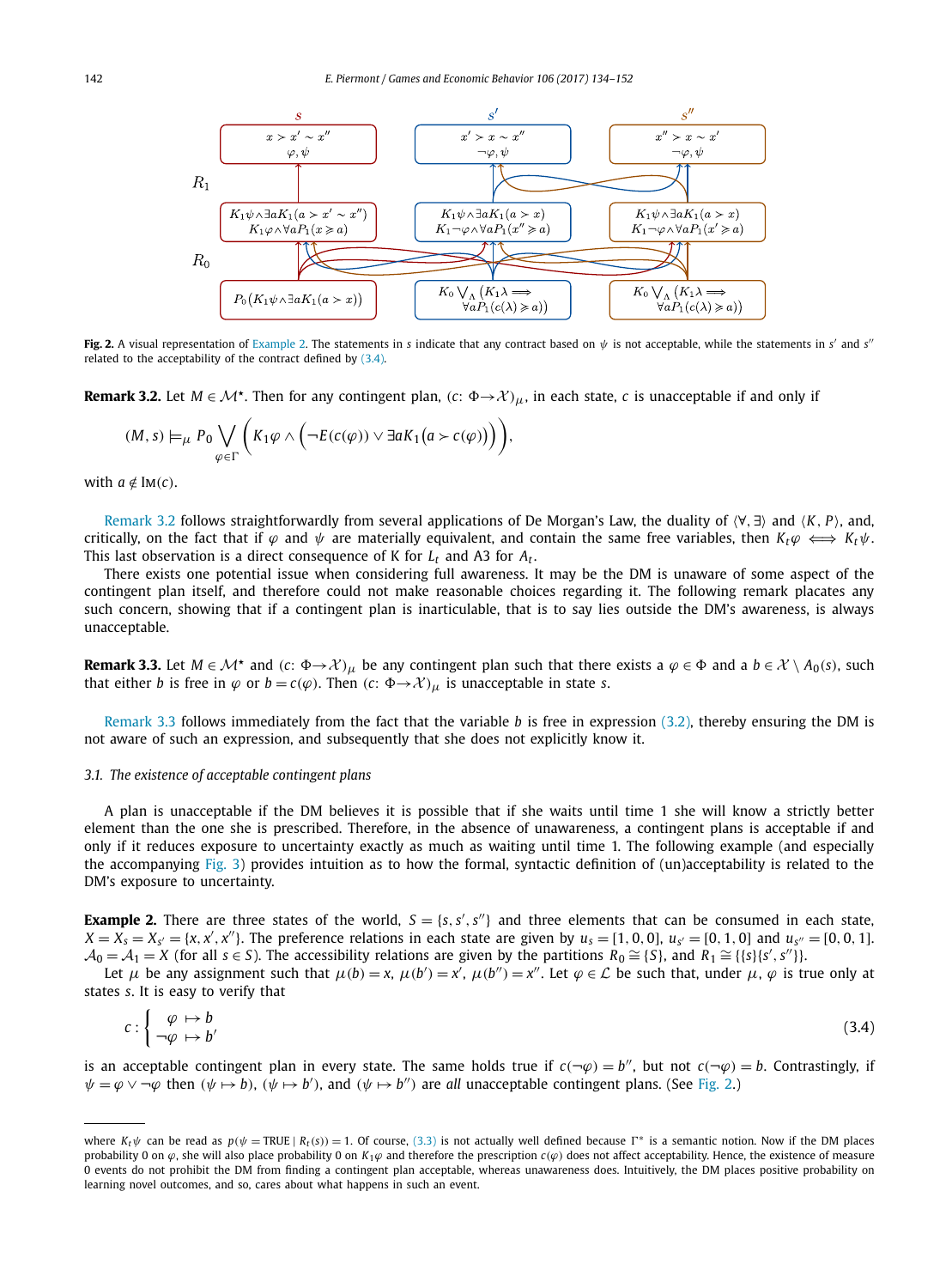<span id="page-9-0"></span>

**Fig. 3.** A visual representation of Example 3.

For a contingent plan to be deemed acceptable, two things must occur: first the set of formulae on which it is based must be rich enough so that it could mimic any decision making process the DM could have implemented without a contingent plan (i.e., by waiting until 1 and making a single decision). In [Example 2,](#page-8-0) any contract based on the tautology *ψ* is unacceptable, because it does not let the DM capitalize on the information she will receive by time 1. Second, the proscribed outcomes must not be dominated in the event to which they are associated. Returning to the example again, this is why *c* was acceptable but would have been unacceptable when  $c(\neg \varphi) = b$ . When the DM explicitly knows that  $\neg \varphi$ has obtained—to wit, states *s'* and  $s'' - \mu(b)$  is a dominated element.

**Theorem 3.4.** Let  $M \in \mathcal{M}^*$  with a finite state space, S, and such that  $A_0(s) = X$  for all  $s \in S$ . Then, there exists a contingent plan that *is acceptable at every*  $s \in S$ .

#### **Proof.** In [Appendix E.](#page-17-0)  $\Box$

Theorem 3.4 states that, when the DM is fully aware, an acceptable contingent plan always exists. In other words, in the absence of limitations on the DM's understanding of the world, she can always describe, exhaustively, the conditional actions she will take in the future. This result should come as little surprise, as it tacitly assumed in much economic formalism, from the elicitation of conditional preferences via Savage acts to the use of ex-ante strategies in repeated games.

To further interpret Theorem 3.4, assume the DM is tasked with a decision between (i) designing a contingent plan which will act as a commitment device, or (ii) making a consumption choice at time 1, and paying a cost *δ*. Because an acceptable contingent plan mimetically implements the DM's future choices, the DM who can report an acceptable plan has no desire to delay her choice and would thus report a value of *δ* = 0. As such, a DM who is fully aware, and who can commit to any contingent plan, will not have a desire to delay.

The above line of reasoning relies on the dictate that the DM explicitly knows *what* it is she might learn. In other words, while a contingent plan allows the DM to specify consumption in the event she learns a particular piece of information, it is requisite she knows (at time the contingent plan is written) every piece of information she might learn. This is markedly impossible in the event she is unaware, and aware of her unawareness! This is, finally, the behavioral implication of unawareness: the unwillingness to commit to *any* contingent plan, even under circumstances that make implicit knowledge very well behaved.

The following example shows even under very well behaved implicit knowledge, the existence of unawareness can render *every* contingent plan unacceptable.

**Remark 3.5.** There exist models of  $\mathcal{M}^*$ , and a state  $s \in S$ , such every contingent plan is unacceptable at *s*.

#### **Proof.** Example 3. <del>□</del>

**Example 3.** Let *S* contain two states, *s* and *s'*, which the DM can distinguish only in period 1. Let  $X_s = \{x, y\}$ ,  $X_{s'} = X =$  $\{x, y, z\}$ , with  $u_s = u_{s'} = [0, 1, 2]$ .  $\mathcal{A}_t(s) = X_s$  and  $\mathcal{A}_t(s') = X_{s'}$  for  $t = 0, 1$ .

Let  $(c: \Phi \to \mathcal{X})_{\mu}$  be any contingent plan. Let  $\varphi$  be the unique statement that holds at *s'*. For acceptability, it must be that  $(M, s) \models_{\mu} \forall a P_1(c(\varphi) \geq a)$ , which is true if and only if  $c(\varphi) = z$ . However, by [Remark 3.3,](#page-8-0) *c* is then unacceptable. (See Fig. 3.)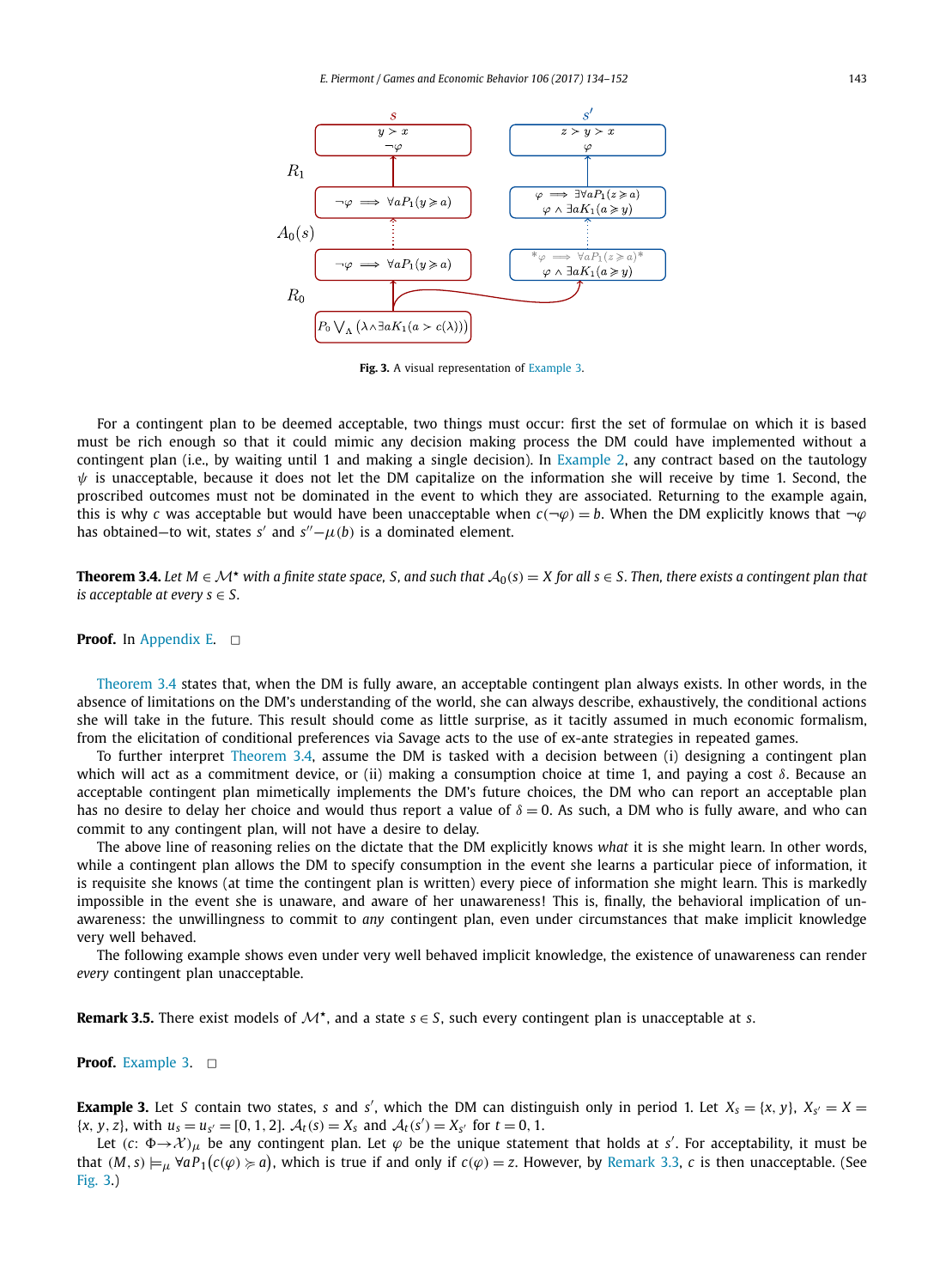<span id="page-10-0"></span>[Example 3](#page-9-0) shows that once unawareness is introduced, there is no longer a guarantee of acceptability.<sup>9</sup> The introduction of unawareness has fundamentally changed the behavior of the DM—creating a preference for delay that cannot be assuaged by allowing the DM to make conditional decisions. And, by [Proposition 3.4,](#page-9-0) this behavior, unlike incompleteness or a preference for flexibility, cannot be explained in a framework with full awareness, no matter how much uncertainty exists. It is a behavioral trait that indicates the presence of unawareness.

A qualification: the DM in [Example 3](#page-9-0) is not *technically* fully aware, she *is* aware of all extant objects. However, even though the DM is aware of every feasible alternative she does not know this fact. The DM believes she might learn about new objects—to which, owing to linguistic constraints, she cannot currently commit—and is therefore disinclined towards commitment. Thus, the possibility of unawareness is sufficient to engender a preference for delay. The next result shows it is also necessary.

**Theorem 3.6.** Let  $M \in \mathcal{M}^*$  with a finite state space. If M admits contingent plans, and the DM finds every contingent plan is unac*ceptable at state s, then the DM explicitly knows it is possible she is unaware. Specifically,*

$$
(M, s) \models K_0 P_0 (\exists a (\neg A_0 E(a))).
$$

#### **Proof.** In [Appendix E.](#page-17-0)  $\Box$

A DM cannot be so unaware she is not even aware waiting will afford her a more complete world view. That is, the DM must be introspectively unaware. The intuition of this result is straightforward. The DM, acting on explicit knowledge, must explicitly know all contingent plans are unacceptable and this requires she is aware she will have more choices if she does not commit.

### **4. Unawareness and contracts**

This section contains a simple example to show how the framework presented above could be used in applications. Assume there are two players: a *Principal* (player *p*), who is offering a take-it-or-leave-it contract to an *Agent* (player *a*). The model takes place in an interactive awareness structure in which players' knowledge and awareness are defined over atomic statements and both their own and their opponents knowledge and awareness.<sup>10</sup> It is in this framework that I will show the Principal has an incentive to conceal mutually beneficial information. The intuition being that, although certain novel actions are Pareto improving in every ex-post scenario, the Agent will react to the discovery of novel actions by becoming more sensitive to her own unawareness, hence increasing her aversion to commitment. In other words, the display of surprising outcomes indicates to the Agent that the novel outcomes are more valuable than she previously thought; the added value to waiting (and taking an outside option) is greater than the value added by the novel outcome itself. Further, I will show that this incentive can naturally lead to the optimality of incomplete contracts.

The timing is as follows. In period 0, the Principal offers the Agent a continent plan to be executed in period 1 and some monetary transfer,  $m: S \to \mathbb{R}$ ; to make matters as simple as possible, the transfer is in utility terms and the contingent plan is a function from *S* to *X*. <sup>11</sup> If the offer is rejected the Agent can take an outside offer, some action in *X*. When the Agent accepts a contract, c, then her state contingent utility is  $u_{s,a}(c(s)) + m(s)$  and the Principal's is  $u_{s,p}(c(s)) - m(s)$ . If the contract is rejected, the Principal receives a utility of 0.

Of course, to make our problem well defined, we also have quantify the Agent's perceived value of the outside option. In the case of full awareness (or, naive unawareness, as in [Auster,](#page-17-0) 2013), the Agent would have a well defined understanding over the outside option. This is not the case with introspective unawareness, as the Agent is aware of the possibility that waiting will afford novel actions. So consider a mapping  $\delta: 2^X \to \mathbb{R}^S$  with the restriction that

$$
\delta(\mathcal{A})(s) \ge \max_{x \in X \cap \mathcal{A}} u_{s,i}(x),\tag{4.1}
$$

In light of the results in section [3,](#page-6-0) I further restrict that  $(4.1)$  holds with equality if the Agent is fully aware or naively unaware. *δ* captures the DM's attitude towards unawareness, her perceived value to the objects that she is currently unaware of (also, implicitly, the likelihood of discovering these novel actions in different states). Keeping in line with the formal model, I do not take a stand on how the Agent aggregates across states. Still, we can assume that it is individually rational for each DM to accept any *acceptable* contract (i.e., one that weakly dominates the outside option) and reject any unacceptable contract. What makes this problem distinct from the classical contracting problem (even one with indescribable states/alternatives) is that the Principal, though offering a contract, has the ability to alter the Agent's awareness.

<sup>&</sup>lt;sup>9</sup> To conclude the discussion from Footnotes [7](#page-5-0) and [8,](#page-7-0) notice that, for any ordering  $\Gamma_{s,t}^{*}$  the alternative notion of acceptability given by [\(3.3\)](#page-7-0) is strictly stronger than definition in the body of this paper. Therefore, the failure of existence show by [Theorem 3.5](#page-9-0) persists even when the DM's "explicit" preferences are complete. Finally, notice also, [Theorem 3.4](#page-9-0) would still hold under the more restrictive definition: since  $\Gamma_{5,1}^*$  is constant across  $R_1(s)$ , the DM can choose *c*( $\varphi$ ) to be  $\Gamma_{s,1}^{\star}$  maximal in the event that  $\varphi$  obtains. It is in this sense that I mean the main results are agnostic to whether the DM's actions are in accordance with her explicit preferences or a completion of them.

 $10$  It is clear that the same axiomatization will suffice, simply by adding additional indexes to the modalities.

<sup>&</sup>lt;sup>11</sup> In this section, I assume  $X_s = X$  for all  $s \in S$ . This is inessential for all results/intuition, but expedient in saving on notation.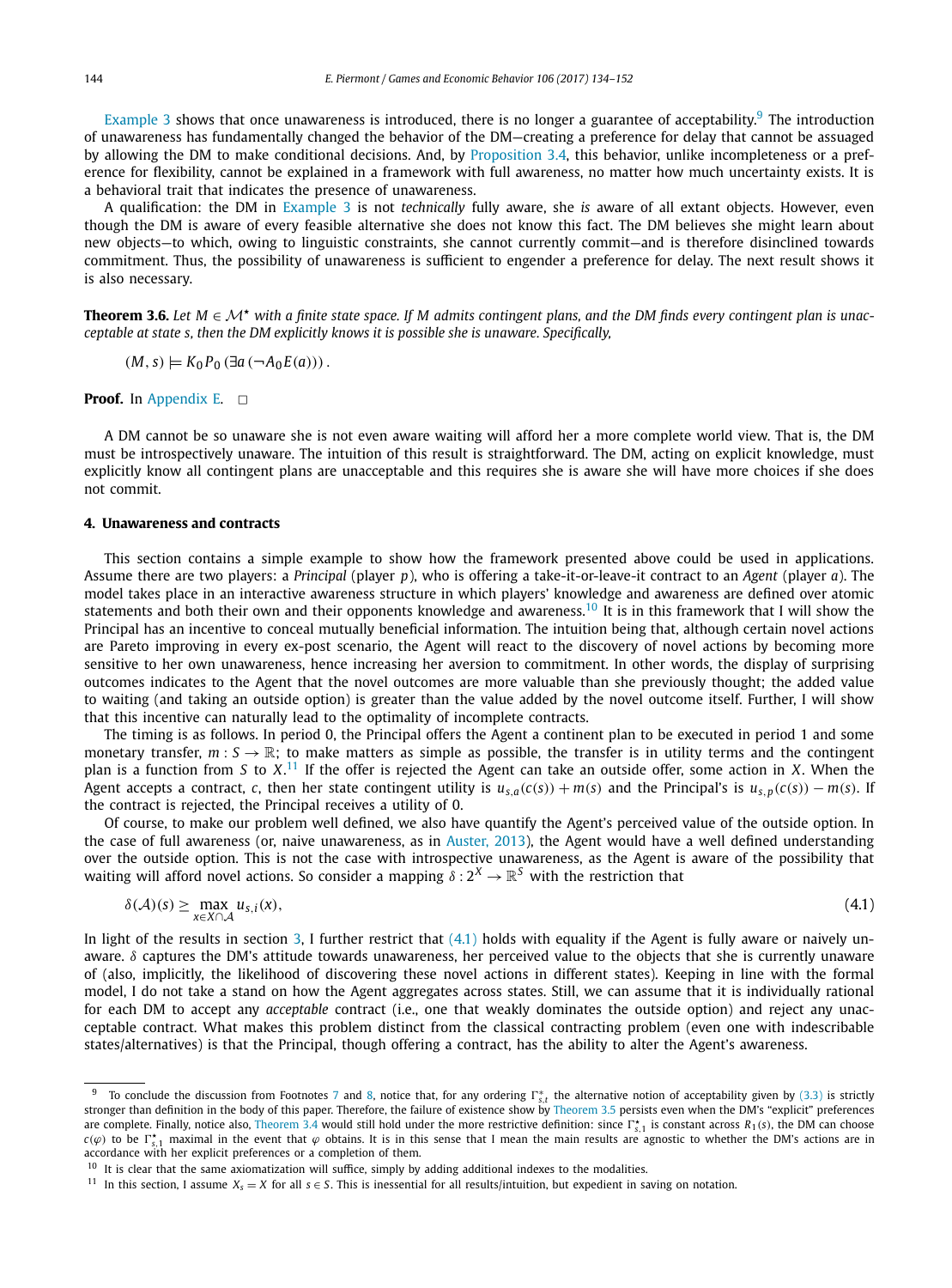#### *4.1. The principal's problem*

I focus on the case where actions are verifiable and the Principal is a standard economic DM: a fully aware expected value maximizer. As such, the Principal's problem is simply to offer the acceptable contract that maximizes his expected payoff. That is, maximize his payoff subject to a participation constraint on behalf of the Agent. Moreover, we will assume the Agent explicitly knows the Principal is fully aware. However, and unlike prior application of awareness, the Agent is introspectively unaware.

Let  $S = \{s_1, s_2\}$  and  $X = \{x, y, z, w\}$ . Assume that neither player implicitly knows the state in period 0 (and that the Principal believes the states are equally likely), but both will know the state in period 1. Assume utilities are given by

| $u_{s.n}$ |                |                          |                      |   | $u_{s,a}$ |       |                          |    |   |    |
|-----------|----------------|--------------------------|----------------------|---|-----------|-------|--------------------------|----|---|----|
|           |                | $\mathbf v$<br>$\lambda$ | $\ddot{\phantom{a}}$ | ∼ | W         |       | x                        | 11 | ﯩ | 14 |
|           | S.             |                          |                      | ∽ |           | C     | $\overline{\phantom{a}}$ |    | ۰ |    |
|           | s <sub>2</sub> |                          | ۰                    |   | ь         | $s_2$ |                          |    | э |    |

In period 0, let  $\delta(\mathcal{A}) = (3, 4)$  if *z*,  $w \notin \mathcal{A}$  and  $\delta(\mathcal{A}) = (6, 5)$  otherwise. Consider the case where the Agent's initial awareness is  $A_{0,a} = \{x, y\}$  and, if left unperturbed by the Principal's offer, it remains her awareness in period 1. Alternatively, if the Principal offers the contract *c*, then the Agent's awareness set becomes  $A_{0,a} = \{x, y\} \cup \text{Im}(c)$ .

What is the Principal's optimal strategy, given that he is constrained to offer complete contracts? Notice that if he offers the contract  $\langle c^* = (x, y), m^* = (0, 1) \rangle$ , it is accepted—the Agent is indifferent between accepting and rejecting, given that her perception of the value of the outside option is also (3, 4). The Principal gets a utility of  $\frac{1}{2}(4-0) + \frac{1}{2}(3-1) = 3$ . It is easy to verify that this is the best the Principal can do. To see this, note that if the Principal offers a contract containing either *z* or *w*, he must provide the Agent with a utility of at least *(*6*,* 5*)* (the Agent's new participation constraint). The best way for the Principal provide this is,  $\langle c' = (x, z), m'' = (3, 0) \rangle$ . But this gives the Principal an expected utility of  $\frac{5}{2}$ , worse than  $\langle c^{\star}, m^{\star} \rangle$ .

Nonetheless, the contract  $\langle c'' = (x, z), m'' = (0, 0) \rangle$  makes both players strictly better off: *c''* provides state contingent utilities of *(*3*,* 5*)* and *(*4*,* 4*)* for the Agent and Principal, respectively. Hence, when the Principal is constrained to offer a complete contract, he willingly conceals a Pareto improving action. The intuition is simple: expanding the Agent's awareness makes her more aware of her own awareness, and hence she displays a larger aversion to commitment. This second effect outweighs the first, so the Principal chooses not to disclose the actions.

Now, consider the case where the Principal can offer an incomplete contract. Such a contract does not provide any alternative for a particular state, upon the realization of which the players renegotiate. Now the Principal can offer the contract  $c = (x, \cdot)$  (read: x in state 1, re-negotiate in state 2). This is acceptable to the Agent, since  $\delta({x, y})(s_1) = 3 = u_{s_1, q}(x)$ . In period 1, if state *s*<sub>2</sub> is realized, the Principal offers the new contract  $c = z$ . This is again acceptable since  $\delta({x, y, z})(s_2) =$  $5 = u_{s_2,a}(z)$ . Therefore by appealing to incomplete contracts, the Principal can implement his unconstrained optimal contract.

One component obviously missing from this example is how the Agent's perception of unawareness reacts to the offer of an incomplete contract. It is reasonable to assume the agent believes when such a contract is offered, it must be due to strategic concerns relating to options outside if her current awareness. Hence the offer of an incomplete contract is itself reason to change her perception of the value of delay. This effect cannot be captured at all by naive unawareness, and highlights the importance of creating a richer epistemic framework. However, because this behavior is complicated, and the agent's shifting perception is likely subject to equilibrium effects, I leave any formal analysis to future work.

It is worth briefly addressing the relation between this environment and previous work connecting awareness with incomplete contracts. There is a large body of literature on incomplete contracts arising from the indescribably of states, leading to the well known discussion of Maskin and [Tirole \(1999\).](#page-18-0) They show, so long as players understand the utility consequences of states, indescribability should not matter. This paper, on the other hand, allows the players to have asymmetric awareness regarding the set of actions that can be taken. Because the Agent is not fully aware of the set of actions, simply offering a particular contract might alter her awareness state, and therefore, her preferences.

The above example, while highly stylized, is indicative of a general phenomena. Although the effect of unawareness can be quantified via *δ*, and delay can be calculated, unawareness introduces behavior that intrinsically different than uncertainty. Unlike in the more standard framework, the value of delay (i.e., the outside option) changes with the Agent's epistemic state, and therefore is itself a function of the contract being offered. As such, there may exist feasible contracts which are initially individually rational, but cease to be so when offered. It is this effect, driven by introspective unawareness, that can make incompleteness strictly beneficial.

**Remark 4.1.** Let  $\langle c^*, m^* \rangle$  be a contract accepted in equilibrium. If there exists some  $\hat{x} \in X$  such that  $\hat{x}$  is strictly preferred to  $c<sup>*</sup>(s)$  in the same (non-empty) set of states for both players, then the Agent is introspectively unaware.

**Proof.** We will show there exists some  $D \subseteq X$  and  $s \in S$  such that  $\delta(D)(s) > \max_{x \in X \cap D} \bar{u}_{s,a}(x)$ . Since by definition [\(4.1\)](#page-10-0) holds with equality when the Agent is fully aware or naively unaware, this suffices to prove the claim. Assume no such *D* existed. Let  $\hat{S}$  denote the set of states where  $\hat{x}$  is strictly preferred to  $c^*(s)$ . Consider a new contract *c*, whose value equals  $c^*(s)$  for all *s* except in  $\hat{S}$  where  $c(s) = \hat{x}$ .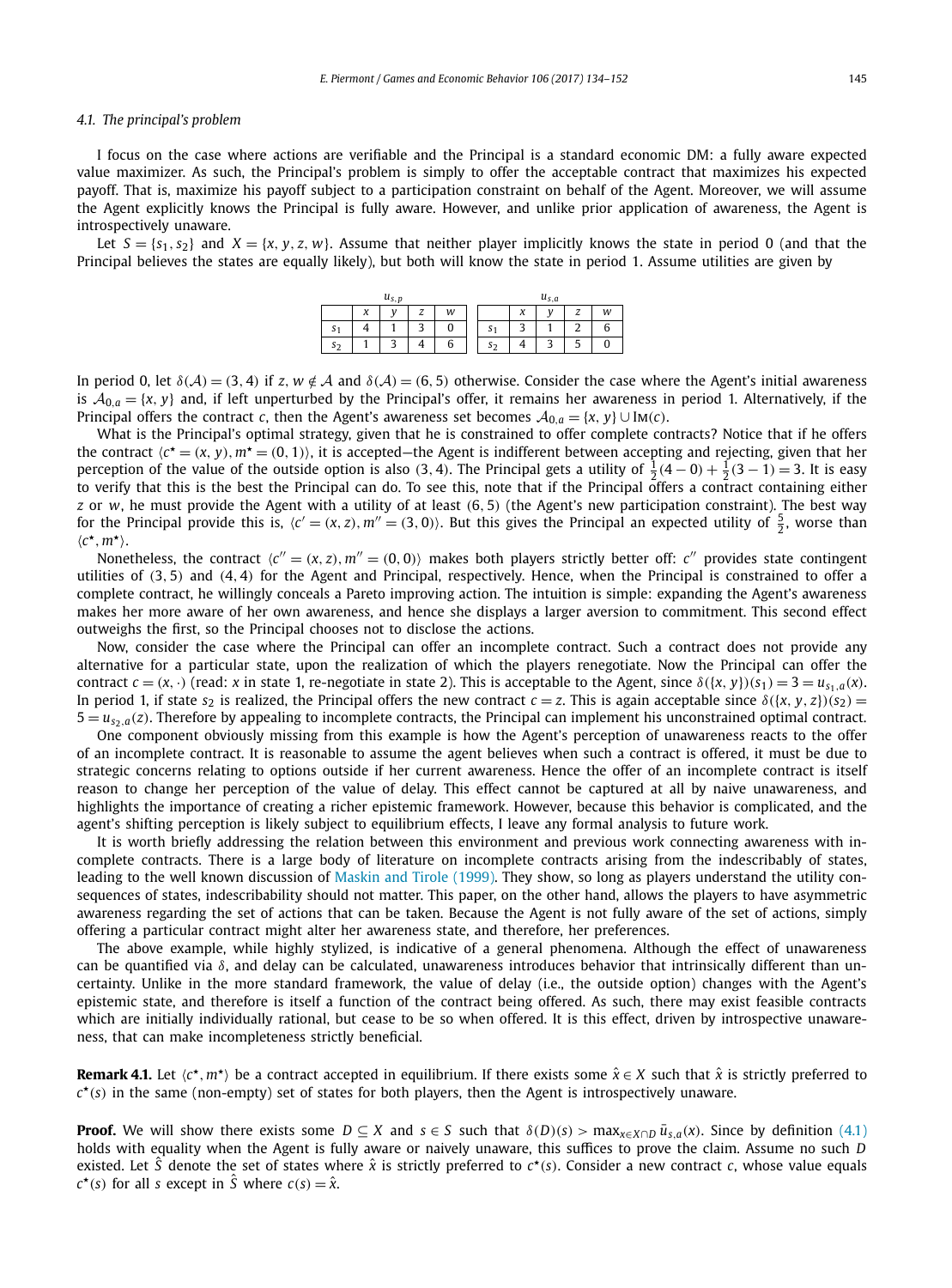<span id="page-12-0"></span>We now claim that  $\langle c, m^* \rangle$  would have been accepted and is preferred by the Principal to  $\langle c^*, m^* \rangle$ . Indeed, towards the first claim, notice by construction  $u_{s,a}(c(s)) \ge u_{s,a}(c^*(s))$  for all s. Hence, we need only worry about states such that  $\delta(\mathcal{A}_{0,a} \cup \hat{x})(s) > \delta(\mathcal{A}_{0,a})(s)$ . But, this, by our assumption of naiveté, can only happen if  $\delta(\mathcal{A}_{0,a} \cup \hat{x})(s) = u_{s,a}(\hat{x})$ , which only happens for  $s \in \hat{S}$ . Towards the second claim, notice by construction it is also true that  $u_{s,p}(c(s)) \geq u_{s,p}(c^*(s))$  for all s.  $\Box$ 

Naive awareness can also induce the Principal to withhold Pareto improving contracts, so long as the two players' preferences are not aligned with regard to the novel outcome. The Principal may withhold information strategically, as the novel outcomes may be of direct value as an outside option, making the participation constraint harder to satisfy. This is similar in spirit to the arguments put forth in [Filiz-Ozbay \(2012\)](#page-18-0) and [Auster \(2013\),](#page-17-0) where the agents are naively unaware.

### **5. Literature review**

This paper is within the context of two distinct, albeit related, literatures: that on epistemic logic and unawareness, and that on unawareness and unforeseen contingencies in decision theory. Unawareness was first formalized within modal logic by Fagin and [Halpern \(1988\),](#page-18-0) who introduced the modal operator for awareness, *A*, and explicit knowledge, *K*. This was extended later by Halpern and [Rêgo \(2009\)](#page-18-0) to include quantified statements that allow for introspective unawareness, and extended further by Halpern and [Rêgo \(2013\),](#page-18-0) to allow the agent to be uncertain about whether she has full awareness or not. Quantification, in these logics, is ranges over formulae. Because the foremost concern is over the alternatives that can be consumed (and over which preferences can be defined), I make use of the logic introduced by Board and [Sau Chung](#page-17-0) [\(2011\)](#page-17-0) and Board et [al. \(2011\),](#page-17-0) where awareness is based on objects and predicates rather than the formulae themselves. Board and [Sau Chung \(2011\)](#page-17-0) was the first to point out that fixed domain semantics do not allow the DM to be uncertain about whether she is fully aware.

In economics, *state space models*—the semantic structure that include states, and define knowledge and unawareness as operators thereon, as in this paper—have been of particular interest. Modica and [Rustichini \(1994\)](#page-18-0) and Dekel et [al. \(1998\)](#page-17-0) both provide beautiful, albeit negative, results in this domain. They show, under mild conditions, unawareness must be in some sense trivial; the DM is either fully aware or fully unaware. While Modica and [Rustichini \(1994\)](#page-18-0) consider a specific awareness modality, Dekel et [al. \(1998\)](#page-17-0) show, under reasonable axioms, state-space models do not allow any non-trivial unawareness operator. As stated, this would be a very damning result for this paper, as it would imply either  $\succcurlyeq \kappa =\succeq_L$  or  $E$ <sup>K</sup> = Ø, either way, not making for an interesting decision theory. This paper eschews the issue by disentangling explicit and implicit knowledge. Considering these forms of knowledge separately avoids ever simultaneously satisfying the necessary axioms for DLR's negative result. A far more succinct and intuitive discussion than I could hope to achieve is found in Section 4 of Halpern and [Rêgo \(2013\),](#page-18-0) and so, I refer the reader there.

Beyond the separation of implicit and explicit knowledge, there have been other approaches to the formalization of unawareness that circumvent the problems outlined in the previous paragraph. Modica and [Rustichini \(1999\)](#page-18-0) propose models in which the DM is aware only of a subset of formulae (necessarily generated by primitive propositions), and entertains a subjective state space (a coarsening of the objective state space) in which the DM cannot distinguish between any two states that differ only by the truth of a proposition of which she is unaware. Heifetz et [al. \(2006\)](#page-18-0) and Heifetz et [al. \(2008\)](#page-18-0) consider a lattice of state spaces that are ordered according to their expressiveness. In this way, unawareness is captured by events that are not expressible from different spaces—events that are not contained in the event nor the negation of the DM's knowledge. [Li \(2009\)](#page-18-0) also provides a model with multiple state spaces, where the DM entertains a subjective state space (similar to the above papers, the set of possible state spaces forms a lattice). This allows the DM to be unaware of events in finer state spaces, while having non-trivial knowledge in coarser state spaces. It is an open problem as to how introspection can be incorporated into multi-state-space models.

The decision theoretic take on unawareness is primarily based on a revealed preference framework, and so, unlike its logical counterpart does not dictate the structure of awareness but rather tries to identify it from observable behavior. The first account of this approach (and which predates the literature by a sizable margin) is [Kreps \(1979\).](#page-18-0) Kreps considers a DM who ranks menus of alternatives, and whose preferences respect set inclusion. The motivation being larger menus provide the DM with the flexibility to make choices after *unforeseen contingencies*. This interpretation, while not strictly ruled out by the model, is certainly not its most obvious interpretation, especially in light of the titular representation theorem. That Krepsian behavior can always be rationalized in a model without appealing to unawareness is shown formally in [Theorem A.1;](#page-14-0) a longer discussion in relation to this paper is found in [Appendix A.](#page-14-0)

More recently there has been a growing interest in modeling the unaware DM. [Kochov \(2015\)](#page-18-0) posits a behavioral definition of unforeseen contingencies. He considers the DM's ranking over streams of acts (functions from the state space to consumption). An event, *E*, is considered foreseen if all bets on *E* do not distort otherwise prefect hedges. That is to say, an event is unforeseen if the DM cannot "properly forecast the outcomes of an action" contingent on the event. Kochov shows the events a DM is aware of form a coarsening of the modeler's state space. In a similar vein, Minardi and [Savochkin \(2017\)](#page-18-0) also contemplate a DM who has a coarser view of the world than the modeler. This coarse perception manifests itself via imperfect updating; the DM cannot "correctly" map the true event onto an event in her subjective state space. The events that are inarticulable in the subjective language of the DM can be interpreted as unforeseen. However, in these works, the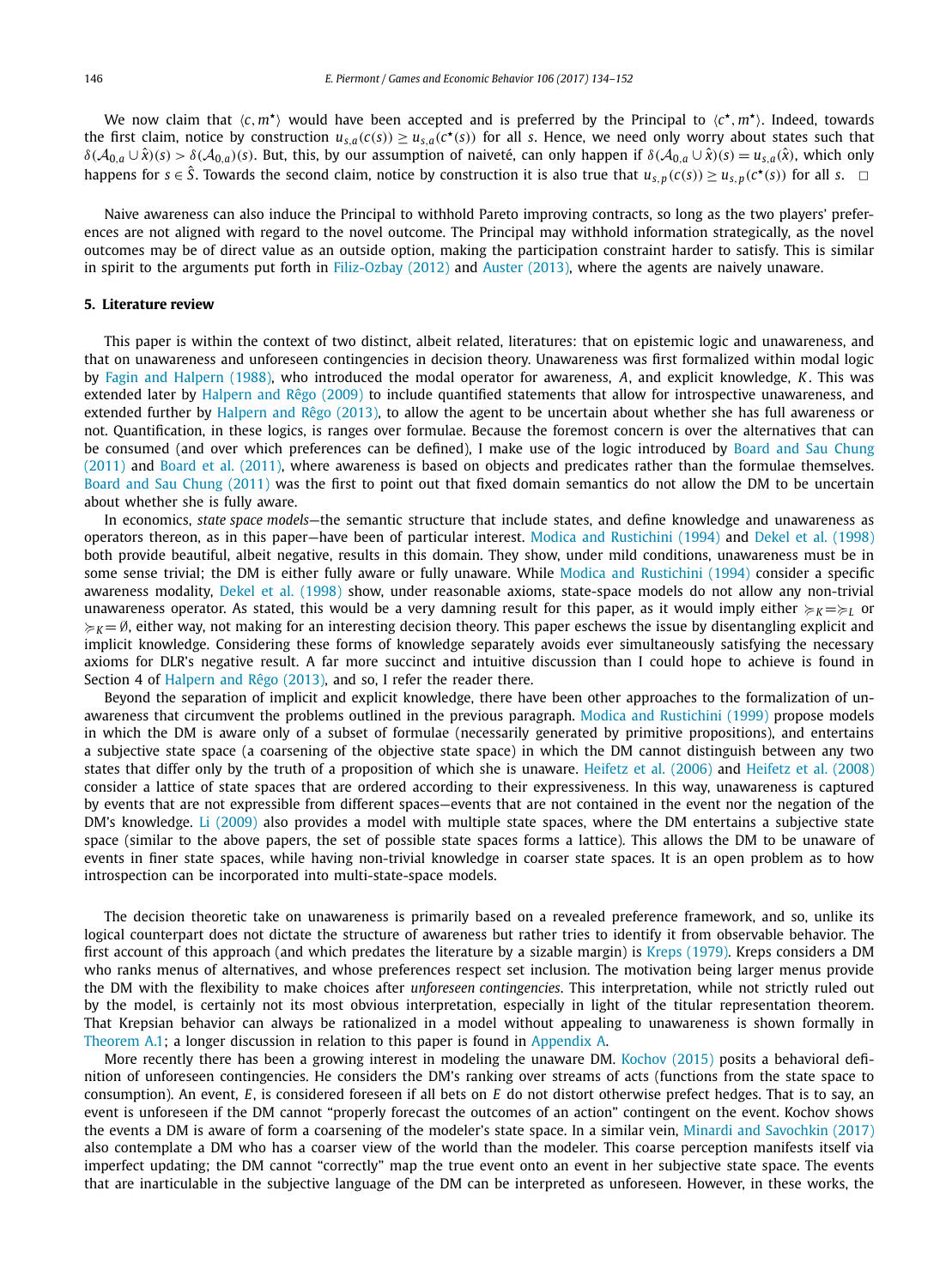objects of which the DM is supposedly unaware are encoded objectively into the alternatives she ranks. Because of this, I argue they are behavioral models of *misinterpretation* rather than unawareness.

Karni and [Vierø \(2016\),](#page-18-0) Grant and [Quiggin \(2014\)](#page-18-0) are more explicit about modeling unawareness, and, along with their companion papers, are (to my knowledge) the only decision theoretic paper that deals with unawareness of consumption alternatives, rather than contingencies. They examine a DM who evaluates acts which may specify an alternative explicitly demarcated as "something the DM is unaware of," and who can be interpreted as possessing probabilistic belief regarding the likelihood of discovering such an outcome. A key difference between this paper and the above papers, is that the latter require the modeler fully understands the awareness structure of the DM, before proceeding the analysis. Indeed, the construction of primitives in each model rely exactly the set of outcomes (resp., events) about which the DM is aware (resp., can fully describe)—*conceivable acts* (resp., *describable conceivable states*) in Karni and [Vierø \(2016\)](#page-18-0) and *foreseencontingencies* (resp., *surprise free acts*) in Grant and [Quiggin \(2014\).](#page-18-0) Further, the authors' identification rely on significant structural assumptions (e.g., expected utility type tradeoffs) placed on the DM's preferences over acts that provide unforeseen outcomes—contrastingly, this paper does not require the modeler to take a stand on the structure of preferences nor awareness (beyond that it does not diminish over time).

Grant and [Quiggin \(2012\)](#page-18-0) develop a model to deal with unawareness in games, founded on a modal logic which incorporates unawareness in a similar way to Modica and [Rustichini \(1994\).](#page-18-0) They show that while this model is rich enough to provide non-trivial unawareness, it fails to allow for introspective unawareness, even when first order quantification is permitted. (This limitation arises because of the desired interplay between the structure of knowledge and the structure of awareness as facilitated by the game theoretic environment.) By relaxing the connection with the modal underpinnings, they then consider possible heuristics that a player might exhibit when she inductively reasons that she is introspectively unaware. In a companion paper, Grant and [Quiggin \(2014\)](#page-18-0) provide a (decision theoretic) axiomatization of such heuristics.

[Morris \(1996\)](#page-18-0) works somewhat in the reverse direction of the current paper, providing a characterization of different logical axioms (for example, K, T, 4, etc.) in terms of preferences over bets on the state of the world. [Schipper \(2014\)](#page-18-0) extends this methodology to include unawareness structures as described in Heifetz et [al. \(2006\).](#page-18-0) In a similar set up, [Schipper \(2013\)](#page-18-0) constructs an expected utility framework to elicit (or reveal) a DM's belief regarding the probability of events (when she might be aware of some events). Schipper concludes, the behavioral indication of unawareness of event *E* is that the DM treats both *E and* its complement as null. The idea that a DM might manifest choice objects via a formal language is not new. Contingent plans, in this paper, share much with mapping between syntactic tests and savage acts in [Blume](#page-17-0) et al. [\(2009\).](#page-17-0) In both constructs, the DM constructs conditional statements that, under a given semantic interpretation, correspond to a savage act over a state space.

Finally, this characterization is of particular interest in relation to models of subjective learning. To identify what a DM believes she might learn, axiomatizations (Ergin and Sarver, [2010; Riella,](#page-18-0) 2013; [Dillenberger](#page-17-0) et al., 2014, 2015; [Piermont](#page-18-0) et al., [2016; Piermont](#page-18-0) and Teper, 2017) often include the requirement that any dynamic choice behavior is indifferent to some contingent plan—in essence, assuming the existence of acceptable, and articulable, plans.<sup>12</sup> As such, the results of this paper mandate that a theory of subjective learning under unawareness cannot be built on the same machinery. Put differently, current models of subjective learning necessarily reduce all learning to resolution of uncertainty rather than from the arrival unanticipated information.

#### **6. Conclusion**

This paper contemplates a framework that separates a DM's knowledge from her awareness, in such a way that allows the DM to reason about her own ignorance. Within this environment, I assume the DM has a ranking over consumption alternatives that is informed by her epistemic state (i.e., what she knows and what she is aware of). The main result is a characterization of the effect of unawareness on observable choice, and the provision of the requisite domain for identification. When the DM is introspectively unaware, she will exhibit a preference for costly delay, even when given the flexibility write any contingent plan she wishes.

One last point: In interpersonal contracting environments, where disputes might arise, the DM might not be able to prove her explicit knowledge. Because the conditioning events of a contingent plan are generated by the DM's explicit knowledge, some contracts might not be enforceable, if the relevant events cannot be externally verified. In this case, the DM might prefer to delay choices even when no unawareness is present. While this might complicate identification in interpersonal environments, it also provides an interesting link between two behaviors. When there is a fear that contracts will not be upheld by a court, it has the same effect as introducing introspective unawareness: both situations prohibit the DM from writing a contract that she explicitly knows will implement her future behavior (i.e., her behavior if there had been no contract). Thus, viewed at a higher level, these two phenomena are the same. They both place constraints on which types of contracts can be implemented, and therefore, both drive a wedge between the value of the optimal (constrained) contract and the value of delaying choice.

<sup>&</sup>lt;sup>12</sup> The first two references do not directly construct such plans; nonetheless, the interpretation of both papers concerns a DM who constructs a contingent plan after observing the choice objects they receive.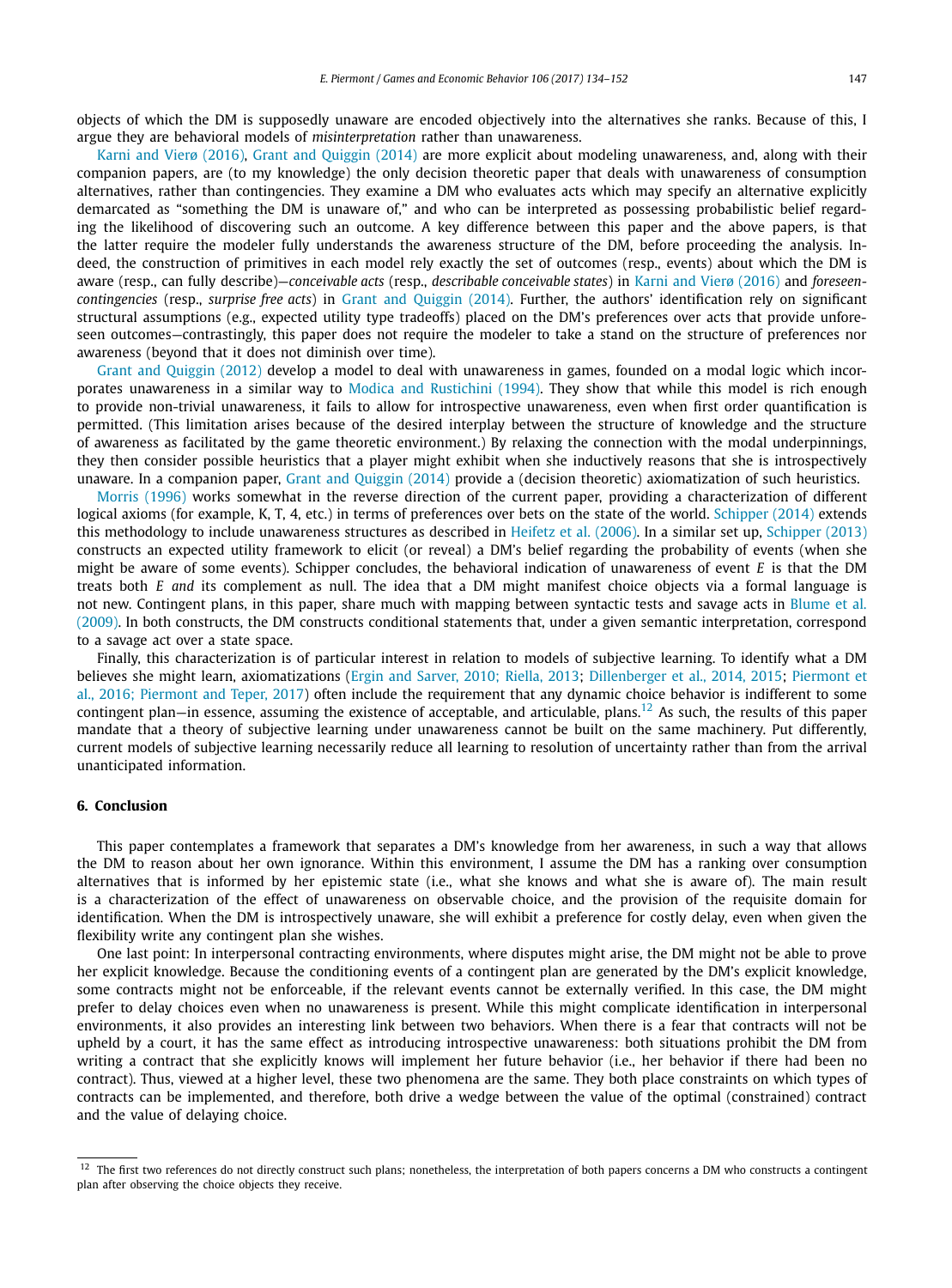#### <span id="page-14-0"></span>**Appendix A. A preference for flexibility**

One interpretation of [Kreps \(1979\)](#page-18-0) is the anticipation of learning induces a *preference for flexibility*. That is, the DM's preference over menus (i.e, subsets of *X*), respects set inclusion: if  $m' \subseteq m \subseteq X$  then *m* is preferred to *m'*. A DM who expects to learn her true preference, but is currently uncertain, will prefer the flexibility to make choices contingent on the information she learns. In this section, I will show that the Krepsian framework can be faithfully reproduced as a special case of the general model outlined above. In particular, this special case is one of full awareness; as such, the unforeseen contingencies interpretation is not strictly needed, and a preference for flexibility is not alone the behavioral indication of unawareness.

**Definition 5.** A menu,  $m \subset X$ , **s-dominates** a menu,  $m' \subset X$ , (at period *t*), if and only if

$$
(M, s) \models_{\mu} K_0 \bigvee_{a \in \mu^{-1}(m)} K_1 \bigwedge_{b \in \mu^{-1}(m')} (a \succcurlyeq b), \tag{A.1}
$$

for some surjective assignment  $\mu$ . Further, m **strictly** s-dominates m', if it dominates m' and m' does not dominate m.

That is, *m* dominates *m* if the DM explicitly knows that irrespective of the state of affairs, she will choose an alternative out of the menu *m* rather than *m* . Of course, she does not need to know which element is the maximal one. For example:

**Example 4.** Let  $S = \{s, s'\}$  and  $X = X_s = X_{s'} = \{x, y, z\}$ , with  $u_s = [0, 1, 2]$  and  $u_{s'} = [2, 1, 0]$ . Let  $R_0 = S^2$  and  $R_1 =$  $\{(s,s), (s',s')\}$  and  $\mathcal{A} = X$  for both states and time periods. Notice,  $\{x, z\}$  strictly s-dominates  $\{y\}$ . Indeed,  $(M, s) \models K_1(x \succcurlyeq y)$ and  $(M \ge s')$   $\models$   $K_1(z \ge y)$ . So,  $M \models K_0(K_1(x \ge y) \vee K_1(z \ge y))$ . So, the DM knows, in the true state of affairs, either x or z is preferred to *y*, but does not know which preference is her true preference.

The following result shows that beginning with the *s*-dominance relation, generated by some epistemic model, and extending it to a weak order captures exactly the "preference for flexibility" described in [Kreps \(1979\).](#page-18-0) In fact, the converse it also true: every Krepsian DM can be formulated as the extension of an *s*-dominance relation with respect to some epistemic model.

**Theorem A.1.** *Let* ≥ *be a weak order over the non-empty subsets of X. The following are equivalent:*

- (i) ≥ *satisfies [Kreps'](#page-18-0) axioms,*
- (ii) There exists an  $M \in \mathcal{M}^*$  with  $u_s$  invariant over the partition induced by  $R_1$ ,  $\mathcal{X}_s = A_0(s) = X$  for all  $s \in S$  and such that for some  $s' \in S$  we have m s'-dominates m' implies  $m \ge m'$ , and m strictly s'-dominates m' implies  $m > m'$ .

**Proof.** In [Appendix E.](#page-17-0)  $\Box$ 

Notice that the dominance relation, projected onto singleton menus, produces,  $x \succcurlyeq_{K_s,0} y$  if and only if  $\{x\}$  s-dominates  $\{y\}$ . Hence a preference for flexibility can be seen as a natural extension of multi-utility models.

Notice there is a natural connection between acceptability and the dominance relation over menus. Intuitively, when the menu is thought of as the image of a contingent plan, then the contingent plan specifies how the DM will choose out of the menu. Under this interpretation, Theorem A.2 the provides the connection between having a well defined preference over menus and being willing to accept a contingent plan.

**Remark A.2.** Let  $M \in \mathcal{M}^*$  satisfies the requirements of Theorem A.1(ii) then a finite menu  $m \subset X$  is not strictly *s*-dominated if and only if it is the image of an acceptable contingent plan,  $(c: \Phi \rightarrow \mathcal{X})_{\mu}$ .

If a menu is undominated (according to the definition given by  $(A.1)$ ), one must be able to construct an acceptable contingent plan from it. In particular, such a menu must not be dominated by  $m = X$ : for every alternative,  $x \in X$ , there is a corresponding element of *m* which will be known to be maximal. Conversely, if a contingent plan is acceptable it specifies each alternative which will be explicitly known to be maximal, and hence, the collection of all proscribed consumption alternatives must form an undominated menu.

As a final remark, notice that the epistemic model specified by A.1 is one of full awareness. It is this observation that qualifies the Krepsian interpretation of flexibility as arising from unforeseen contingencies. There is a bijective relationship between a class of models exhibiting full awareness and with preference relations adhering to the Krepsian paradigm. To be clear, this is not to say a preference for flexibility can*not* arise from the anticipation of unforeseen contingencies, but rather, that a preference for flexibility is not proof of the anticipation of unforeseen contingencies. Every Krepsian preference is wholly consistent with an epistemic model in which the DM is both fully aware and fully rational (i.e., obeys the *S***5** axioms). This caveat stands in contrast to the results of Section [3:](#page-6-0) the non-existence of an acceptable contingent plan is *not* consistent with any epistemic model of full awareness.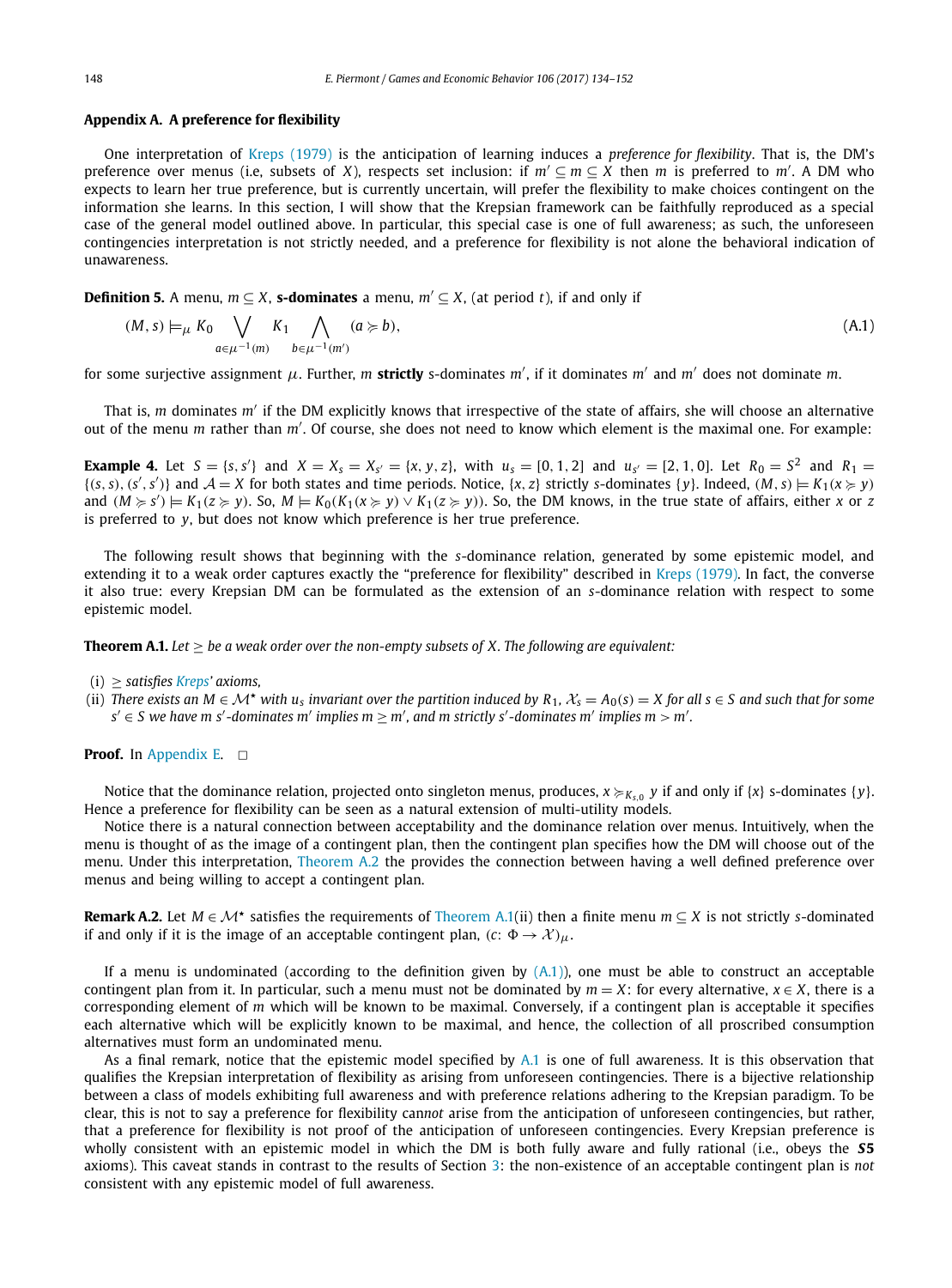#### <span id="page-15-0"></span>**Appendix B. The AWARE axiom system**

Two formulae *ϕ* and *ψ* are called *bound alphabetic variants* of one another if *ϕ* and *ψ* differ only because where *ϕ* has well formed sub-formulae of the form ∀*aζ* where *ψ* has ∀*bη* and *ζ* has free occurrences of *a* in exactly the same places as *η* has free occurrences of *b*.  $\varphi$ [*a*/*b*] denotes the formula created first by taking a bound alphabetic variant of  $\varphi$  with no bound occurrences of *b*, and then replacing every free *a* with *b*.

The following axiom schemata,

[Prop] All substitution instances of valid formulae in propositional logic. [E1] ∀*aE(a)*  $[E2] \forall a \varphi \implies (Eb \implies \varphi[a/b])$  $[E3] \forall a(\varphi \implies \psi) \implies (\forall x \varphi \implies \forall x \psi)$ [E4]  $\varphi \implies \forall x \varphi$ , provided *x* is not free in  $\varphi$  $[L] L_t(\varphi \implies \psi) \implies (L_t \varphi \implies L_t \psi)$  $[A0]$   $K_t\varphi \iff (L_t\varphi \land A_t\varphi)$ [A1]  $A_t\varphi$ , provided  $\varphi$  is a sentence.  $[A2]$   $A_t \varphi \wedge A_t \psi \implies A_t(\varphi \wedge \psi)$ [A3]  $A_t \varphi \implies A_t \psi$ , provided  $\varphi$  and  $\psi$  share the same free variables.

and inference rules,

[MP] From  $\varphi$  and  $(\varphi \implies \psi)$  infer  $\psi$ . [LN] From  $\varphi$  infer  $L_t\varphi$ . [UG] From *ϕ* infer ∀*aϕ*. [UGL] From

 $\varphi_1 \Longrightarrow L_t(\varphi_2 \Longrightarrow \ldots \Longrightarrow L_t(\varphi_h \Longrightarrow L_t\psi) \ldots),$ 

where  $h > 0$ , infer

$$
\varphi_1 \implies L_t(\varphi_2 \implies \ldots \implies L_t(\varphi_h \implies L_t \forall a \psi) \ldots),
$$

provided that *a* is not free in  $\varphi_1 \dots \varphi_h$ .

regarding the language L were first proposed by Board and [Sau Chung \(2011\).](#page-17-0) Refer to the above axiom system as *AW ARE*.

#### **Appendix C. Supporting results**

**Lemma 1.** Let  $\Gamma \subset \mathcal{L}$  be a maximally consistent set of formulae containing CMP  $\cup$  TRV. For each  $a \in \mathcal{X}$  define  $l(a) = \{b \in \mathcal{X} \mid (a \succcurlyeq b)\}$  $\in \Gamma$ . Then for any  $a, b \in \mathcal{X}$  either  $l(a) \subset l(b)$  or  $l(b) \subset l(a)$ .

**Proof.** Assume  $(a \ge b) \in \Gamma$ . So, let  $c \in l(b)$ . By definition,  $(b \ge c) \in \Gamma$ , and therefore so to is  $(a \ge b) \wedge (b \ge c)$ . Then, since every instance of TRV  $\in \Gamma$ ,  $((a \ge b) \land (b \ge c) \implies (a \ge c)) \in \Gamma$ , so by MP,  $(a \ge c) \in \Gamma$ , implying  $c \in l(a)$  and so  $l(b) \subseteq l(a)$ . Conversely, assume  $(a \ge b) \notin \Gamma$ . Since  $\Gamma$  is maximally consistent,  $\neg (a \ge b) \in \Gamma$ . Moreover, since every instance of Cmp  $\in \Gamma$ ,  $((a \ge b) \vee (b \ge a)) \in \Gamma$ . Hence,  $(b \ge a) \in \Gamma$ . Appealing to the argument above, we have that  $l(a) \subseteq l(b)$ .  $\Box$ 

**Lemma 2.** Fix a model  $M \in \mathcal{M}^*$  with a finite state space, S, and a assignment  $\mu$ . For each s set  $s^{L_1} = {\lambda \in \mathcal{L} | (M, s) \models_{\mu} L_1 \lambda}$ . Let  $\sim_{L_1}$ be the equivalence relation on S defined by  $s \sim_{L_1} s'$  if  $s^{L_1} = s'{}^{L_1}$ . Let  $S / \sim_{L_1} \mu$  denote the resulting quotient space of S, with elements [s]. *Then, there exists a set*  $\Phi \subset \mathcal{L}$  *such that* 

$$
h: [s] \mapsto \{ \varphi \in \Phi \mid (M, s) \models_{\mu} L_1 \varphi \} \tag{C.1}
$$

*defines a bijection between*  $S / \sim L_t$  *and*  $\Phi$ *.* 

**Proof.** Let *M* be such a model. Enumerate the elements of  $S/\sim L_1$ . The proof is by induction on the number of elements in *S*/∼*L*<sub>1</sub>. If *S*/∼*L*<sub>1</sub> contains a single element, any single tautological statement provides such a set,  $\Phi$ .

Assume the result holds for *n*, with the corresponding set  $\Phi_n = {\varphi_{1,n} \dots \varphi_{n,n}}$ , and let  $S/\sim_{L_1}$  contain  $n+1$  elements. By definition of  $S/\sim_{L_1}$ , it must be that for each [*s<sub>i</sub>*],  $i \leq n$ , there exists some statement  $\lambda_i$ , such that,

$$
\lambda_i \in s_i^{L_1} \setminus s_{n+1}^{L_1}, \text{ or,}
$$
\n
$$
\lambda_i \in s_{n+1}^{L_1} \setminus s_i^{L_1}.
$$
\n(C.2)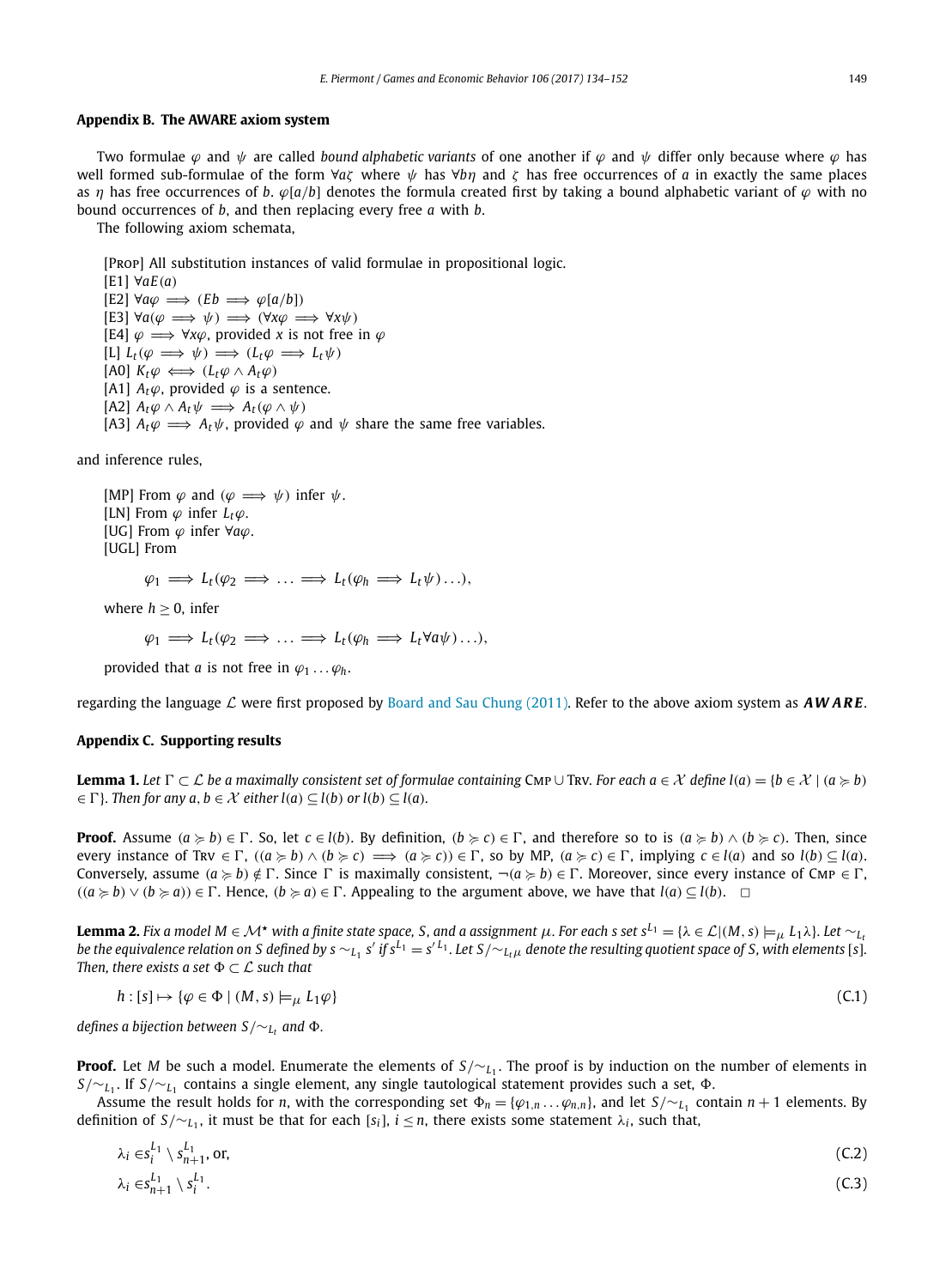<span id="page-16-0"></span>So, for each  $i \le n$ , define  $\psi_i = \neg L_t \lambda_i$  if [\(C.2\)](#page-15-0) holds, and  $\psi_i = L_t \lambda_i$  if [\(C.3\)](#page-15-0) holds. Define,

$$
\varphi_{n+1,n+1} = \bigwedge_{i \le n} \psi_i,
$$
  

$$
\varphi_{i,n+1} = \varphi_{i,n} \wedge \neg L_1 \varphi_{n+1,n+1},
$$

for *i* ≤ *n*. We claim  $\Phi_{n+1} = {\varphi_{1,n+1} \dots \varphi_{n+1,n+1}}$  defines a bijection between  $S/\sim_{L_r}$  and  $\Phi$  defined by [\(C.1\).](#page-15-0)

Towards surjectivity, let  $s \in [s_i]$ . We claim  $(M, s) \models \mu \mathcal{L}_1 \varphi_{i,n+1}$ . First, if  $k = n + 1$  then by construction  $(M, s) \models \mu \psi_i$  for each *i*, and further each  $\psi$  is of the form  $L_1\lambda_i$  or  $-L_1\lambda_i$ . Either way,  $(M, s) \models_{\mu} L_1\psi_i$  by the fact that  $R_1$  is an equivalence relation. The claim follows since  $\models$  is closed under conjunction. If  $k \neq n+1$  then  $(M, s) \models_{\mu} L_1 \varphi_{i,n}$ , by the inductive hypothesis. Further, by construction  $(M, s) \models_{\mu} \neg \psi_i$  and hence  $(M, s) \models_{\mu} \neg \varphi_{n+1,n+1}$ . By the reflexivity of  $R_1$ , this implies  $(M, s) \models_{\mu} \neg L_1 \varphi_{n+1, n+1}.$ 

To show injectivity, we will show that  $L_1\varphi_{n+1,n+1} \wedge L_1\varphi_{i,n+1}$  is unsatisfiable for all *i*. This will prove the claim since, appealing to the inductive construction, it implies  $L_1 \varphi_{i,n+1} \wedge L_1 \varphi_{i,n+1}$  is never satisfiable. Indeed,  $L_1 \varphi_{i,n+1} \Longrightarrow L_1 \neg L_1 \varphi_{n+1,n+1}$  $\implies \neg L_1 \varphi_{n+1,n+1}$  (where the second implication comes from T).  $\Box$ 

#### **Appendix D. Soundness and completeness results**

**Proof of [Proposition 2.1.](#page-4-0)** The proof of soundness of the *AW ARE* axioms can be found in Board and [Sau Chung \(2011\).](#page-17-0) For the remaining axioms, let  $M \in \mathcal{M}$ . Let  $\mu$  be arbitrary. Assume  $(M, s) \models \mu \neg (a \ge b)$ . By definition  $u_s(\mu(a)) \ngeq u_s(\mu(b))$ , and therefore  $u_s(\mu(b)) > u_s(\mu(a))$ , so,  $(M, s) \models_{\mu} (b \ge a)$ : since  $\mu$  was arbitrary, CMP is valid in M. So CMP is sound with respect to M. Assume  $(M, s) \models_{\mu} (a \ge b) \land (b \ge c)$ . By definition, this implies  $u_s(\mu(a)) \ge u_s(\mu(b))$  and  $u_s(\mu(b)) \ge u_s(\mu(c))$ ; by the transitivity of  $\geq$  this implies  $u_s(\mu(a)) \geq u_s(\mu(c))$ , so,  $(M, s) \models_{\mu} (a \geq c)$ . Since  $\mu$  was arbitrary, Trow is sound with respect to M. Now let  $M \in M^{BND}$ , and  $s \in S$ . Then  $u_s|_{X_s}$  attains its supremum, say at  $\bar{x}$ . Then let  $\mu$  be such that  $\mu(a) = \bar{x}$ . Let  $\mu' \sim_b \mu$ . Then  $u_s(\mu'(a)) = u_s(\bar{x}) \ge u_s(\mu'(b))$  which implies  $(M, s) \models_{\mu'} a \succcurlyeq b$ . Since  $\mu'$  was an arbitrary b variant of  $\mu$ , we have  $(M, s) \models_{\mu} \forall b(a \ge b)$ , and therefore,  $(M, s) \models_{\mu} \exists a \forall b(a \ge b)$ . BND is valid in M; BND is sound with respect to  $M^{BND}$ .

To show completeness, we construct a canonical structure,  $M<sup>c</sup>$ . As usual the sets of states will be maximally consistent subsets of *L*, which obey the '*L*∀-property.' A set of formulae,  $\Gamma$ , satisfies the *L*∀-property if:

- 1. For every formula  $\varphi$  and variable *a*, there is some variables *b* such that the formula  $E(b) \wedge (\varphi[a/b] \implies \forall a\varphi)$  is in  $\Gamma$ ;
- 2. For any formulas  $\varphi_1 \dots \varphi_h$  ( $h \ge 0$ ) and  $\psi$ , and every variable *a* that is not free in  $\varphi_1 \dots \varphi_h$ , there is some variable *b* such that the formula  $L_t(\varphi_1 \implies ... \implies L_t(\varphi_h \implies L_t(E(b) \implies \psi[a/b]))...) \implies L_t(\varphi_1 \implies ... \implies L_t(\varphi_h \implies L_t(\varphi_1 \implies ... \implies L_t(\varphi_h \implies L_t(\varphi_1 \implies ... \implies L_t(\varphi_h \implies L_t(\varphi_1 \implies ... \implies L_t(\varphi_h \implies L_t(\varphi_1 \implies ... \implies L_t(\varphi_h \implies L_t(\varphi_1 \implies ... \implies L_t(\varphi_h \implies L_t(\varphi_1 \implies ... \implies L_t(\varphi_h$  $L_t(\varphi_h \implies \forall a \psi) \dots$ ) is in  $\Gamma$ .

To this end, let S<sup>*c*</sup> denote the set of all maximally *AW ARE* ∪ CMP∪Trv consistent sets of formulae in £ that satisfy the LV-property. Let *n* denote an injection from X to N. For each s, define  $s^{L_t} = \{ \varphi \in \mathcal{L} \mid L_t \varphi \in s \}$  and  $s^{A_t} = \{ a \in \mathcal{X} \mid A_t E(a) \in s \}$ . and for each  $a \in \mathcal{X}$ ,  $l(s, a) = \{b \in \mathcal{X} \mid (a \succcurlyeq b) \in s\}.$ 

Define the canonical model  $M^{c,n} = (S^c, X^c, \{X_s^c\}_{s \in S}, \mathcal{V}^c, \{R_f^c\}_{t \in T}, \{u_s^{c,n}\}_{s \in S^c}, \{\mathcal{A}_t^c\}_{t \in T}$ , where  $S^c$  is defined as above,  $X^c =$  $\mathcal{X}, X_s^c = \{a \in \mathcal{X} \mid E(a) \in s\}, \mathcal{V}^c$  is defined by  $(a_1 \dots a_n, s) \in \mathcal{V}^c(\alpha)$  if and only if  $\alpha a_1 \dots a_n \in s$ ,  $R_t^c$  is defined by  $sR_t^c s'$  if and only if  $s^{L_t} \subseteq s'$ ,  $u_s^c = a \mapsto \sum_{b \in l(s,a)} \frac{1}{2^{n(b)}}$ , and  $A_t^c(s) = s^{A_t}$  for all t. Finally, define the conical assignment as the identity,  $\mu^c : a \mapsto a$ .

Board and [Sau Chung \(2011\)](#page-17-0) show that this canonically structure satisfies all *AW ARE* ∪ Cmp ∪ Trv-consistent formulae in the fragment of L not containing  $\succcurlyeq$ . Thus, we are tasked with showing that  $(M^c, s) \models_{\mu^c} (a \succcurlyeq b)$  iff  $(a \succcurlyeq b) \in s$ . Indeed,  $(M^c, s) \models_{\mu^c} (a \ge b)$  iff  $u^{c,n}(a) \ge u^{c,n}(b)$  iff  $\sum_{c \in l(s,a)} \frac{1}{2^{n(c)}} \ge \sum_{c \in l(s,b)} \frac{1}{2^{n(c)}}$ , which by [Lemma 1](#page-15-0) (and the fact that  $\frac{1}{2^{n(c)}} > 0$  for all  $c \in \mathcal{X}$  is iff  $b \in l(s, a)$  iff  $(a \succcurlyeq b) \in s$ .

Finally, we show that the same canonical construction, with the inclusion of BnD, yields utility functions and domains such that  $u_s|_{X_s}$  attains its supremum for all  $s \in S$ . Indeed, since each  $s \in S$  contains BnD. Therefore  $\forall a \neg \forall b (a \succ b) \notin s$ . Since s has the L $\forall$ -property there is some formula  $E(a') \wedge (\neg \forall b(a' \succcurlyeq b) \implies \forall a \neg \forall b(a \succcurlyeq b)$ . By the maximal consistency  $E(a') \in s$ —hence  $a' \in X_s$ —and  $\forall b(a' \succcurlyeq b) \in s$ . We claim that  $u_s(a') = \sup_{b \in X_s} u_s(b)$ . Indeed, let  $b' \in X_s$ . Then both  $E(b') \in s$ and  $\forall b(a' \succ b) \in s$ , so by E2,  $(a' \succ b') \in s$ . Finally, [Lemma 1](#page-15-0) implies that  $l(s, b') \subseteq l(s, a')$  and therefore that  $u_s(a) \ge u_s(b)$ .  $\Box$ 

**Proof of [Proposition 2.2.](#page-5-0)** Let  $M \in \mathcal{M}^{LRN}$ , and  $\mu$  be arbitrary. Assume  $(M, s) \models \mu L_0 \varphi$ . So,  $(M, s') \models \varphi$  for all  $s' \in R_0(s)$ . In particular,  $(M, s'') \models_{\mu} \varphi$  for all  $s'' \in R_1 \subseteq R_0$ . By definition,  $(M, s) \models_{\mu} L_1 \varphi$ . Now assume  $(M, s) \models_{\mu} A_0 \varphi$ , then for all free a in  $\varphi$ ,  $\mu(a) \in A_0(s) \subset A_1(s)$ . Therefore  $(M, s) \models_{\mu} A_1 \varphi$ . Finally, assume  $(M, s) \models_{\mu} E(a)$ , so that  $\mu(a) \in X_s$ , where  $X_s$  is constant on  $R_1(s)$ . Then  $(M, s) \models \mu L_1 E(a)$ . We have that LU, AU, and LE are valid in  $\mathcal{M}^{LRN}$ .

Towards completeness, we construct the canonical structure,  $M^{c:LRN}$ , as usual. The result follows if  $R_1(s) \subseteq A_0(s)$  and  $A_0(s) \subseteq A_1(s)$  is true for all  $S^{c,LRN}$ . So fix some  $s \in S^{c,LRN}$ , and let s' be such that  $sR_1^{c,LRN}s'$ . By definition this implies  $s^{L_1}\subseteq s'$ . Now, let  $\varphi\in s^{L_0}$ : by definition  $L_0\varphi\in s.$  Since  $s$  contains every instance of LU,  $(L_0\varphi\implies L_1\varphi)\in s,$  and consequently,  $L_1\varphi\in$  s. By definition  $\varphi\in s^{L_1}$  Since  $\varphi$  was arbitrary,  $s^{L_0}\subseteq s^{L_1}\subseteq s'$ , implying  $sR_0^{c:f}s'$ , as desired. Now let  $a\in s^{A_0}$  so by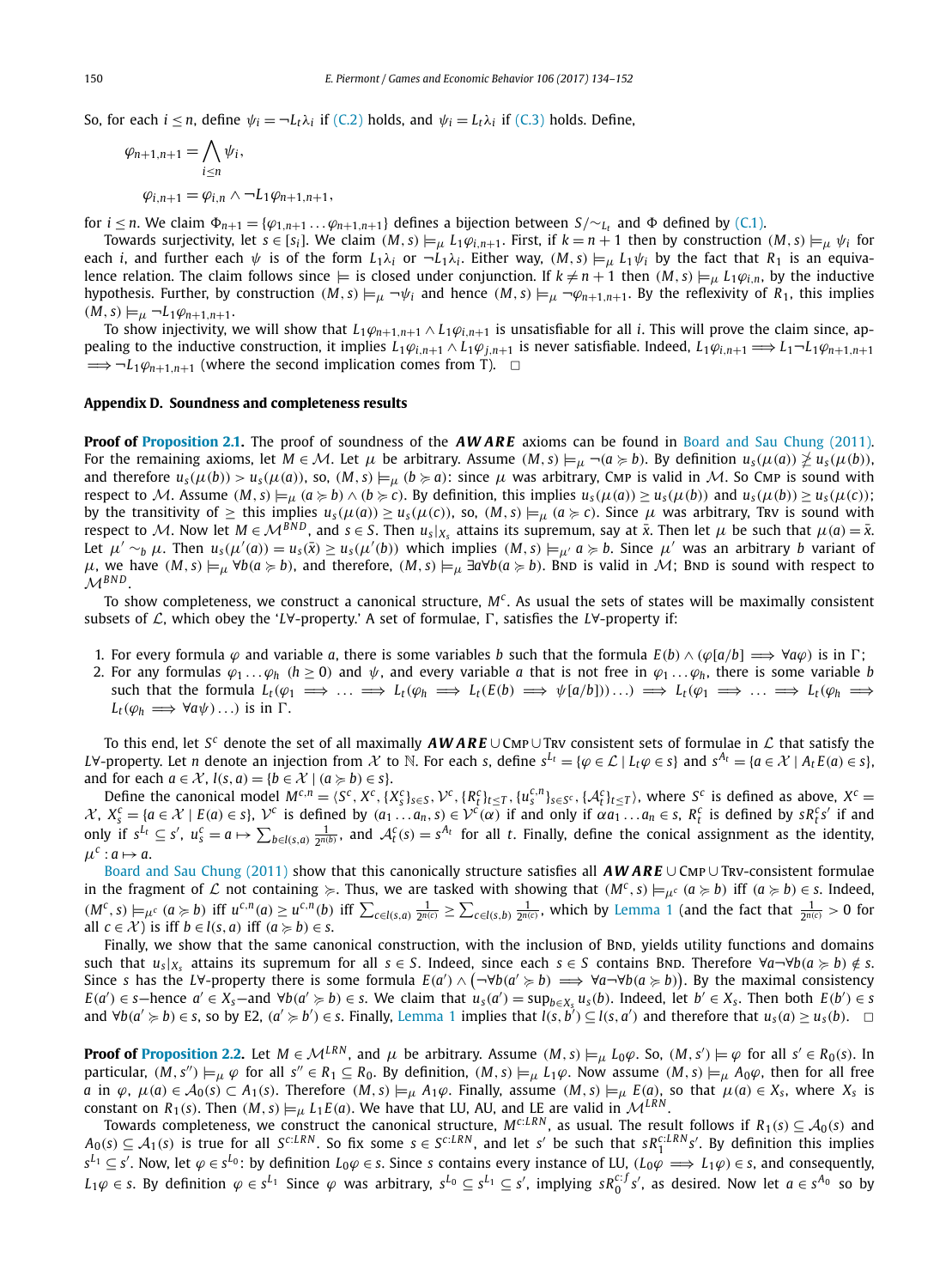#### <span id="page-17-0"></span>**Appendix E. Omitted proofs**

**Proof of [Theorem 3.4.](#page-9-0)** Let  $\mu$  be surjective. As in [Lemma 2,](#page-15-0) set  $[s] = \{s' \in S | s' \sim L_1 \}$ . By the conclusion of that lemma, there exists a set  $\Phi \subset \mathcal{L}$  be a finite set of formulae such that

$$
h:[s]\mapsto\{\varphi\in\Phi\mid (M,s)\models_{\mu}L_1\varphi\}
$$

is a bijection between *S/*∼*L*<sub>t</sub> and  $Φ$ .

For each state s, set  $x(s) \in \text{argmax}_{x \in X_s} u_s(x)$ , guaranteed to exists since  $M \in M^{BND}$ . For each  $\varphi \in \Phi$ , define  $c(\varphi)$  to be any element of  ${a \in \mathcal{X} \mid \mu(a)=x(s), s \in h^{-1}(\varphi)}$  (which is non-empty by the surjectivity of *h* and  $\mu$ ). Further, by the injectivity of h (associating  $\{\varphi\} \cong \varphi$ ), we have that for each s,  $(M, s) \models_{\mu} L_1 \varphi$  for unique  $\varphi \in \Phi$ , denoted by the abuse of notation,  $h(s)$ . Thus,  $(c: \Phi \rightarrow \mathcal{X})_{\mu}$  is indeed a contingent plan.

Also, notice that for each *s*,  $X_s$  must be constant on [*s*] by LE. Moreover, for each *s*,  $s \in [s] = h^{-1}(h(s))$ , implying that  $(M, s) \models_{\mu} L_1 h(s) \land E(c(h(s))).$ 

It remains to show that it is acceptable. In light of the above observation regarding existance, it suffices to show there no state s' such that,  $(M,s')\models_{\mu} L_1h(s')\land \exists aL_1(a\succ c(h(s')).$  Therefore, for some  $\mu'\sim_a\mu,$ 

$$
(M, s') \models_{\mu'} L_1(a \succ c(h(s')))
$$

*))).* (E.1)

Further, by the reflexivity of  $R_1$ ,  $(M, s') \models_{\mu'} (a \succ c(h(s')))$ . i.e.,  $c(h(s'))$  is not  $\succcurlyeq_{s'}$  maximal.

By the construction of c, there must be some other state, s'', such that  $c(h(s')) = x(s'')$  and  $s'' \in [s'] = h^{-1}(h(s'))$ . Therefore,  $s'^{L_1} = s''^{L_1}$ . So, by (E.1), (M, s'')  $\models_{\mu'} L_1(a \succ c(h(s')))$ , a contradiction, via the reflexivity of  $R_1$ , to the  $u_{s''}$  maximality of  $c(h(s'))$ .  $\Box$ 

**Proof of [Theorem 3.6.](#page-10-0)** Assume this was not true for some  $M \in \mathcal{M}^*$  and  $s \in S$ . This assumption entails that for all  $s' \in R_s(0)$ ,  $(M, s) \models \forall a A_0 E(a)$ , otherwise put, that  $A_0(s') = X_{s'}$  for all  $s \in R_0(s)$ . Consider the alternative model M' which leaved all aspects of *M* unchanged, except  $A_0(s) = A_1(s) = X_s$  for all  $s \in S$ . Then *M'* admits an (everywhere) acceptable contingent plan  $(c' : \Phi \to \mathcal{X})_{\mu}$ . We claim that *c'* is acceptable in *M* at *s*. Indeed, we have not altered the truth value of any formula in any state  $s' \in R_0(s)$ :  $(M', s) \models_{\mu} \psi$  if and only if  $(M, s) \models_{\mu} \psi$  for all  $\psi \in \mathcal{L}$ . Applying this observation to the definition of acceptability,  $(3.2)$ , concludes the proof.  $\Box$ 

**Proof of [Theorem A.1.](#page-14-0)**  $[2 \rightarrow 1]$ . We will prove that a Krepsian representation exists: a strictly increasing aggregator  $\Gamma$ :  $\mathbb{R}^{|R_0(s)|} \to \mathbb{R}$  such that

$$
m \ge m' \iff \Gamma(\{\max_{x \in m} u_{s'}(x)\}_{s' \in R_0(s)}) \ge \Gamma(\{\max_{x \in m'} u_{s'}(x)\}_{s' \in R_0(s)})
$$
(E.2)

represents  $\geq$ . For each *m* and *s*, let  $\bar{m}(s) = \argmax u_s$ . Since  $\geq$  is complete and transitive, there exists some  $V : 2^X \to \mathbb{R}$  that represents it. Define  $\xi(m) \equiv \{ \max_{x \in m} u_{s'}(x) \}_{s' \in R_0(s)}$ . So let  $\Gamma$  be any strictly increasing extension of the map:  $\xi(m) \mapsto V(m)$ .

It remains to show that  $\Gamma$  is well defined. Indeed, if  $\xi(m) = \xi(m')$ , then for all  $s' \in R_0(s)$ , we have  $u_{s'}(\bar{m}(s')) = u_{s'}(\bar{m}'(s'))$ , implying (since  $u_{s'}$  is constant over  $R_0(s)$ ),  $(M, s') \models \mu L_1 \bigwedge_{a \in \mu^1(m)} (\mu^1(\mu^{-1}(\bar{m}(s')) \succ a) \wedge L_1 \bigwedge_{a \in \mu^{-1}(m')} (\mu^{-1}(\bar{m}'(s')) \succ a)$ . It follows that m s-dominates m' and that m' s-dominates m,  $V(m) = V(m')$ . Now if  $\xi(m) > \xi(m')$  (i.e., component wise inequality with some strict), we have likewise have for all  $u_{s'}(\bar{m}(s')) \ge u_{s'}(\bar{m}'(s'))$ , (with some strict preference) implying (since  $u_{s'}$  is constant over  $R_0(s)$ ),  $(M, s') \models L_1 \bigwedge_{a \in \mu^{-1}(m)} (\mu^{-1}(\bar{m}(s')) \succ a)$ , and for at least one state  $s'' \in R_0(s)$ ,  $(M, s'') \models$  $\neg L_1 \bigwedge_{a \in \mu^{-1}(m')} (\mu^{-1}(\bar{m}(s'')) \succ a)$ . It follows that m strictly s-dominates m', so,  $V(m) > V(m')$ , as desired.

 $[1 \Rightarrow 2]$ . We will construct the model that generates  $\ge$ . So let  $\ge$  satisfy the axioms of [Kreps \(1979\),](#page-18-0) and so, the representation therein holds, (i.e., of the form of  $(E.2)$ , with an arbitrary state space,  $\Omega$ ). It is easy to check the following  $\Box$ *model suffices, S*  $\cong$  Ω, *V* can be arbitrary,  $R_0 = S^2$ ,  $R_1 = \bigcup_{s \in S} (s, s)$ , and for each *s*, let  $u_{s_\omega} = u_\omega$ .  $\Box$ 

#### **References**

Auster, Sarah, 2013. [Asymmetric](http://refhub.elsevier.com/S0899-8256(17)30156-2/bib41757374657232303133s1) awareness and moral hazard. Games Econ. Behav. 82, 503–521.

Blume, Lawrence, Easley, David, Halpern, Joseph Y., 2009. [Constructive](http://refhub.elsevier.com/S0899-8256(17)30156-2/bib426C756D6532303039s1) Decision Theory. Working paper.

Board, Oliver J., Sau Chung, Kim, 2011. Object-Based [Unawareness:](http://refhub.elsevier.com/S0899-8256(17)30156-2/bib426F61726432303131s1) Axioms. Working paper.

Board, Oliver J., Sau Chung, Kim, Schipper, Burkhard C., 2011. Two models of unawareness: comparing the object-based and the [subjective-state-space](http://refhub.elsevier.com/S0899-8256(17)30156-2/bib426F6172643230313161s1) approaches. [Synthese 179](http://refhub.elsevier.com/S0899-8256(17)30156-2/bib426F6172643230313161s1) (Suppl. 1), 13–34.

Dekel, Eddie, Lipman, Barton L., Rustichini, Aldo, 1998. Standard state-space models preclude unawareness. [Econometrica 66](http://refhub.elsevier.com/S0899-8256(17)30156-2/bib44656B656C31393938s1) (1), 159–173.

[Dillenberger,](http://refhub.elsevier.com/S0899-8256(17)30156-2/bib44696C6C656E62657267657232303134s1) David, Lleras, Juan Sebastián, Sadowski, Philipp, Takeoka, Norio, 2014. A theory of subjective learning. J. Econ. Theory, 1–31.

[Dillenberger,](http://refhub.elsevier.com/S0899-8256(17)30156-2/bib44696C6C656E62657267657232303135s1) David, Vijay Krishna, R., Sadowski, Philipp, 2015. Dynamic Rational Inattention. Working paper.